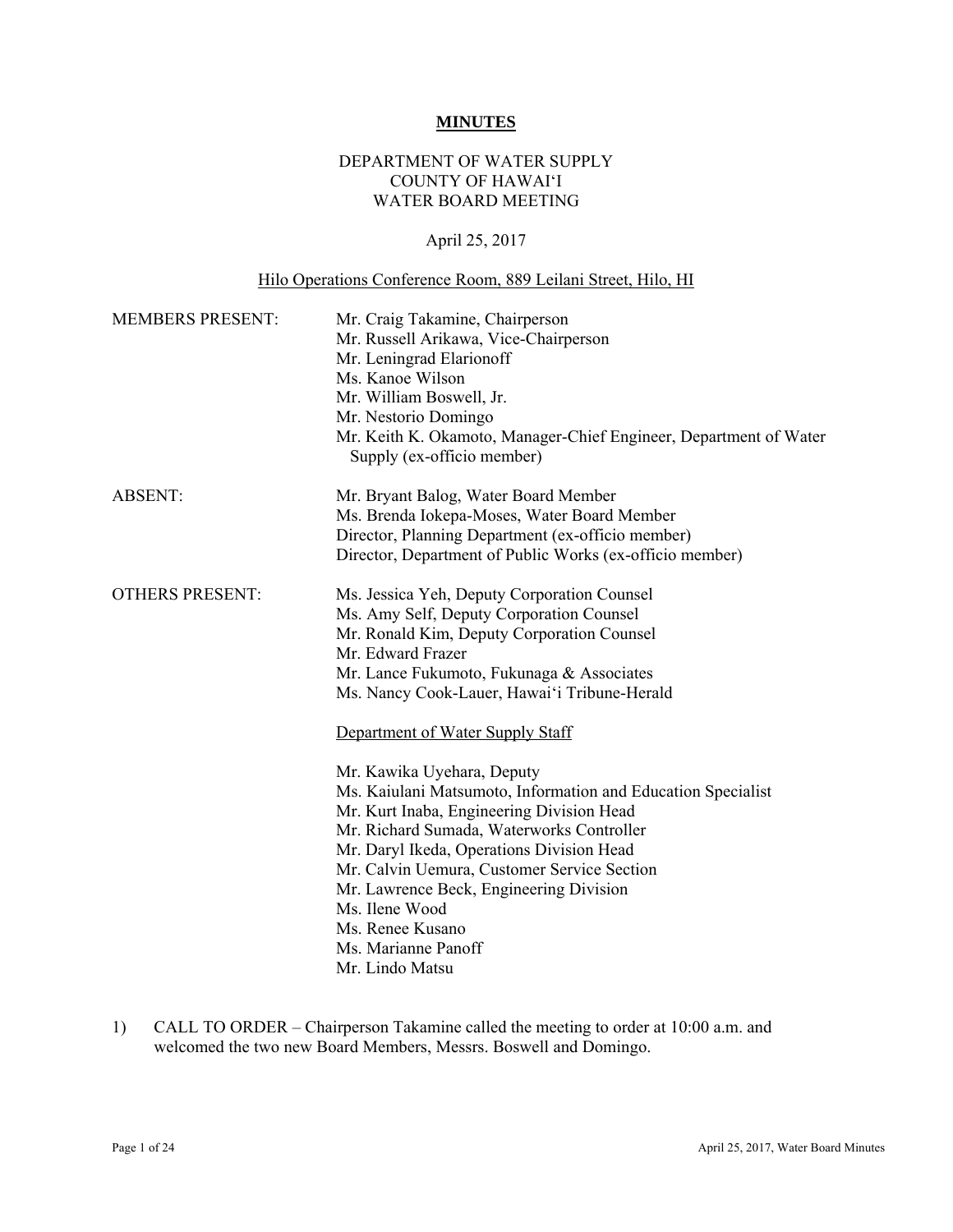### MOVE AGENDA ITEM UP:

5) CONTESTED CASE HEARING:

### **Water Service Account No. 7000944-10**

The Contested Case Hearing took place in accordance with Chapter 91 of the Hawai'i Revised Statutes and Rule 2-5 of the Rules and Regulations of the Department of Water Supply. The issues involved in the above-referenced hearing were Edward Frazer's appeal of the proposed shut-off notice and the balance of \$300 remaining on account number 7000944-10. Hearing was held pursuant to Mr. Frazer's request on March 7, 2017.

(The following transcript is verbatim.)

A. SELF: Would you like us to introduce ourselves?

CHAIRPERSON TAKAMINE: Yes please.

A. SELF: Deputy Corporation Counsel, Amy Self, and to my right is Mr. Calvin Uemura, from the Water Department.

E. FRAZER: Hello, I'm Edward Fraser, the person contesting this, or appealing this case for a small amount of money compared to the fiscal budget of the Water Department…it seems pretty manini, but to me, it's a significant amount. So I figured I would come and appeal.

RONALD KIM: Normally the party appealing would have a right to begin, but also, you can ask the party, if you'd like, to make opening statements.

CHAIRPERSON TAKAMINE: Okay. Do you guys have any opening statements?

E. FRAZER: Yeah, I was…I had a leak in my system and I was less than two weeks out of the timeframe for the right to appeal for what do you call it, when you can appeal for a leak adjustment. I was just two weeks out of that three-year period, and I had a seven hundred something dollar bill which I paid most of; and the reason I'm appealing is because I feel that they should have notified me either with a notice on my gate or a call right away when they noticed that significant leak. And I did not get any call from the Department but I got a letter some days later and I immediately fixed the leak as soon as I received that letter. And so my appeal is for the time that the leak occurred to the time that I received the letter and was able to fix the leak. I lost another fifty-seven-some (sic) gallons of water costing me an additional \$315.00 so I'm asking the Board to consider that timeframe that I was not notified of the leak. I feel that I should have been notified either with a phone call directly from the meter reader or at least a notice on the gate or something that I could have fixed that leak right away. That's about it.

R. KIM: Actually, that's his opening statement, so you let him put out his opening statement and then the Department will have a chance to put in their opening statement and then the appellant can present their case.

E. FRAZER: Oh, I see.

R. KIM: Oh, no, no, it's a good opening statement.

E. FRAZER: Okay.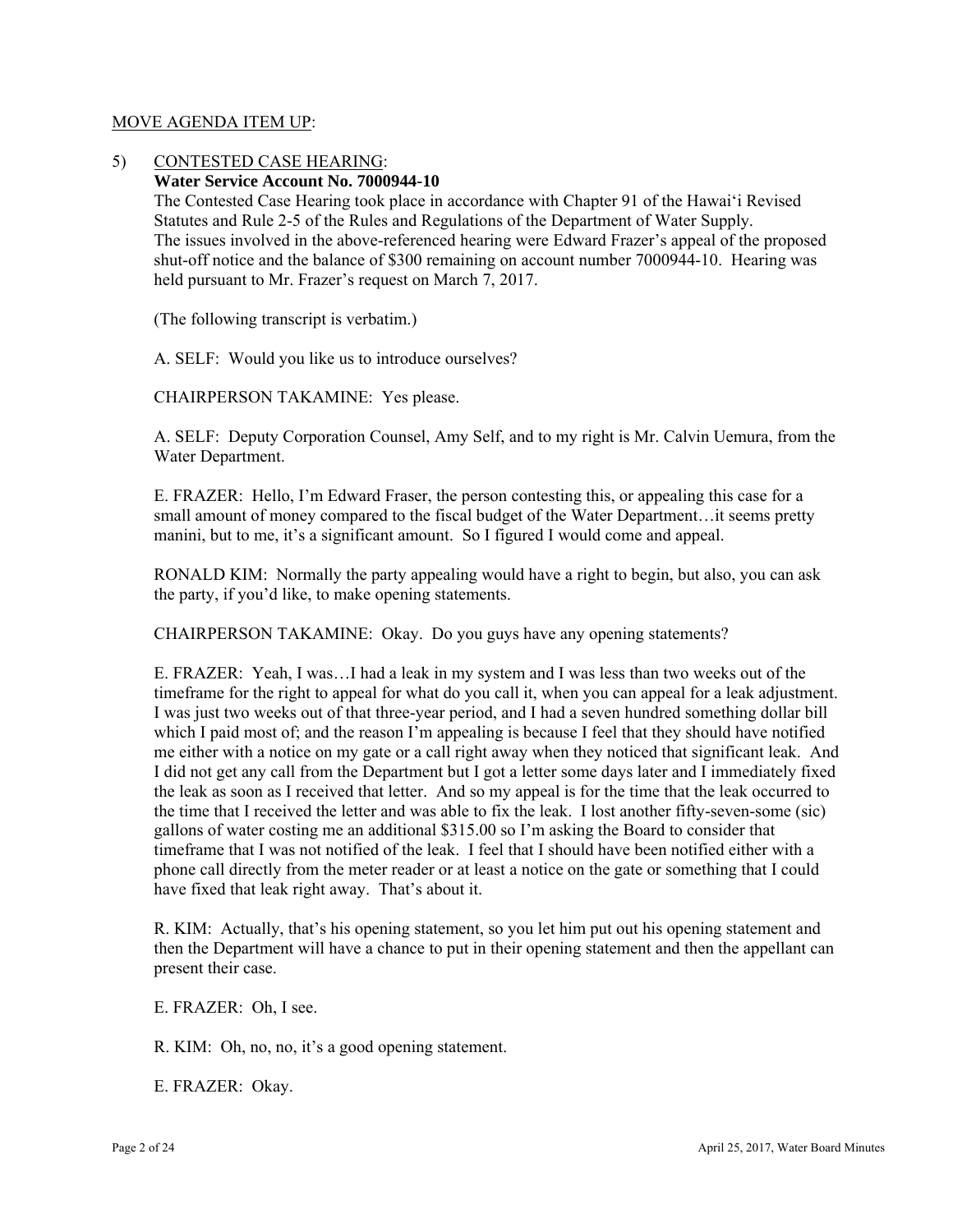A. SELF: Good morning. The evidence will show that the Department followed the Department of Water Supply Rules and while they obviously feel for Mr. Frazer's bill and the high leakage, or the high bill, there is nothing more that they could have done per the Rules, so we'll get into that later. But you'll hear from the evidence that they followed procedure and did really good to help Mr. Frazer with his bill. That's the end of my opening statement.

R. KIM: Mr. Frazer is free to present his case in chief with testimony or any documents or any other witnesses he might have; but if he is going to testify, then we're gonna have to swear him in first, actually. It's up to you, sir, how you want to proceed.

E. FRAZER: Well I pretty much said all the points that were important. I think everybody probably has a copy of the notes from our meeting at the Water Department. That's pretty much it. I just, you know, I hope I win this appeal and I don't have to pay the additional three hundred some-odd dollars.

A. SELF: Excuse me, I would request that he be sworn in and even though he's made those statements, if he could…it sounds like it's testimony, so I would ask that he be sworn in so that it could be part of the record.

R. KIM: So this swearing in will apply to your opening statement, too, actually, because it sounds like most of the evidence was presented with your first statement, actually.

SECRETARY: Mr. Frazer, could you stand and raise your right hand? Do you swear or affirm to tell the truth on this matter now before the Hawai'i County Water Board?

E. FRAZER: I do.

SECRETARY: Thank you very much. Please be seated.

CHAIRPERSON TAKAMINE: Mr. Frazer, is there anything else you want to add?

E. FRAZER: Uh, well I don't know if this is of any significance, but the waterline goes across my property and back when we purchased the property, we made an agreement with the Water Department that they would have access to the line which actually is the feeder line that goes down to Ahalanui warm pond and then onto Pohoiki and all the meters in between. And we made an agreement and we have kept up to that agreement and they do have access as per my addendum to the Deed so I have, you know, offered that, I think, significant point to my argument that I feel like I should have been notified about this leakage sooner.

CHAIRPERSON TAKAMINE: Is there anything else?

R. KIM: Is there any more testimony or evidence you'd like to present in support of your appeal?

E. FRAZER: I don't think so. I think it's all been on the notes from the meeting at the Water Department and everybody probably has a copy of that and has read it. So I just hope I can win the appeal.

CHAIRPERSON TAKAMINE: Thank you.

R. KIM: So you can ask the Department to present their case.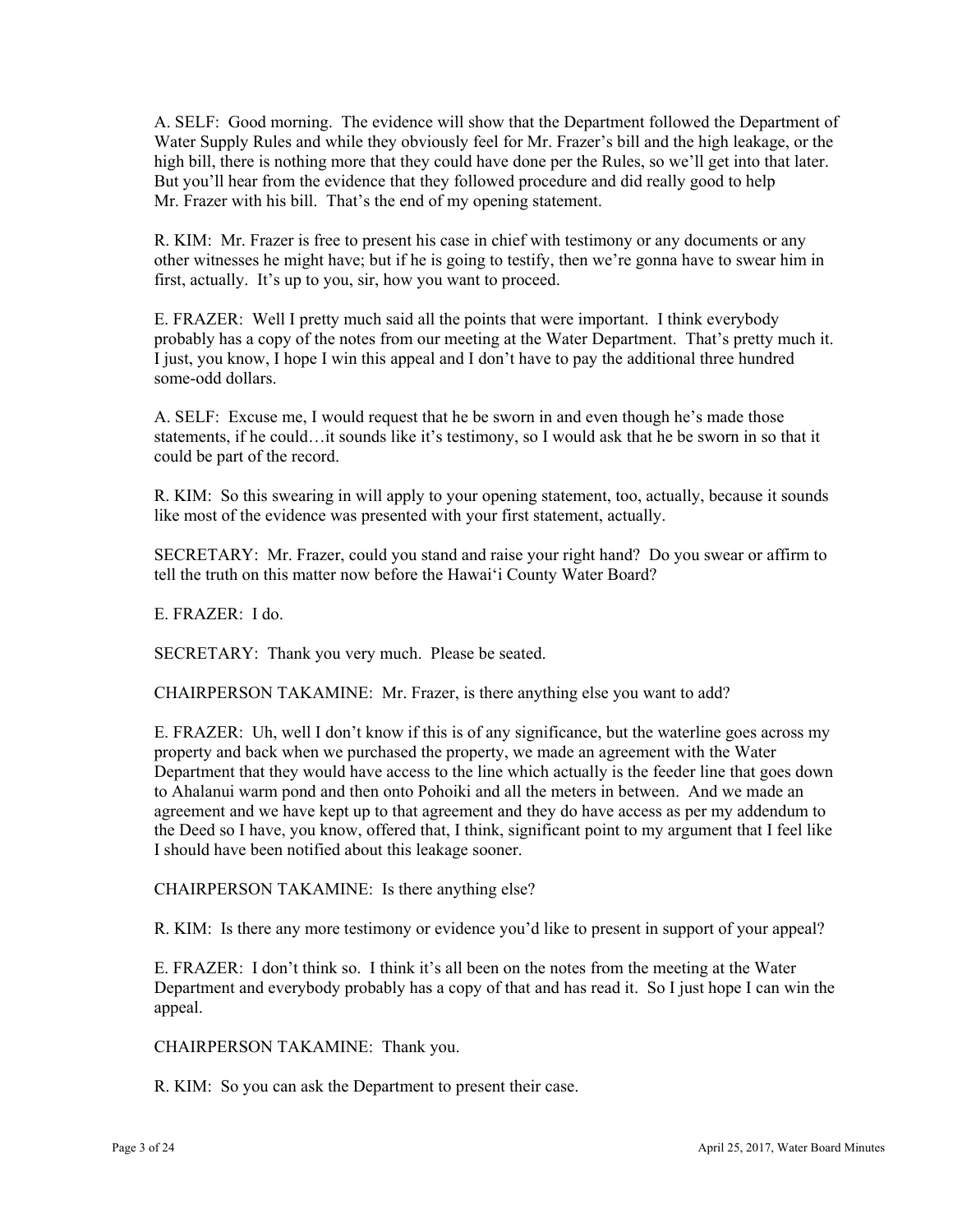### CHAIRPERSON TAKAMINE: Okay.

A. SELF: Do you want to cross-examine him?

R. KIM: It would be probably cleaner if you actually call him as a witness and examine him then because I don't think he really presented much testimony. It was more argument.

A. SELF: Okay.

CHAIRPERSON TAKAMINE: Do you want to call the next party?

E. FRAZER: One more thing I just want to add. I've kept up with my bills and never had the water shut off. Even though I've had leakages in the past, I've always kept up with paying my bill and been a pretty good customer.

A. SELF: Okay. I'd like to call Mr. Frazer as a witness before I call Mr. Uemura. Mr. Fraser, you received a notice of high reading prior to receiving your bill, isn't that correct?

E. FRAZER: Yeah, I did.

A. SELF: Okay. And, also, you had a leak adjustment…you received, you were granted a leak adjustment during the period from, I believe it was in December of 2016, isn't that correct?

E. FRAZER: That, I'm not sure. All I know is that I was less than two weeks out of the three-year period that the leak adjustment is granted when this leak occurred.

A. SELF: Oh. I'm sorry, actually, December 2013, isn't that correct, you did receive the leak adjustment before?

E. FRAZER: Yes, that seems to be correct. I don't have a record of that, but I can see it's there.

A. SELF: Okay. When you received your bill, there was also a notice on the bill stating that you had a leak or a high reading, right?

E. FRAZER: I assume there was, yeah. I don't have a copy of that; but, um, if you say so, I'm sure it's true.

A. SELF: Okay. So really, as you stated before, the reason that you appealed to the Board was to just see if the Board would forgive you…forgive the \$315.00, isn't that correct? That's what you are asking for, is that correct?

E. FRAZER: Yes.

A. SELF: Okay. And you attended an administrative hearing with the Department, is that true?

E. FRAZER: Yes.

A. SELF: Okay. And during that meeting, it was mentioned that you had had a prior leak adjustment, isn't that correct?

E. FRAZER: Yes.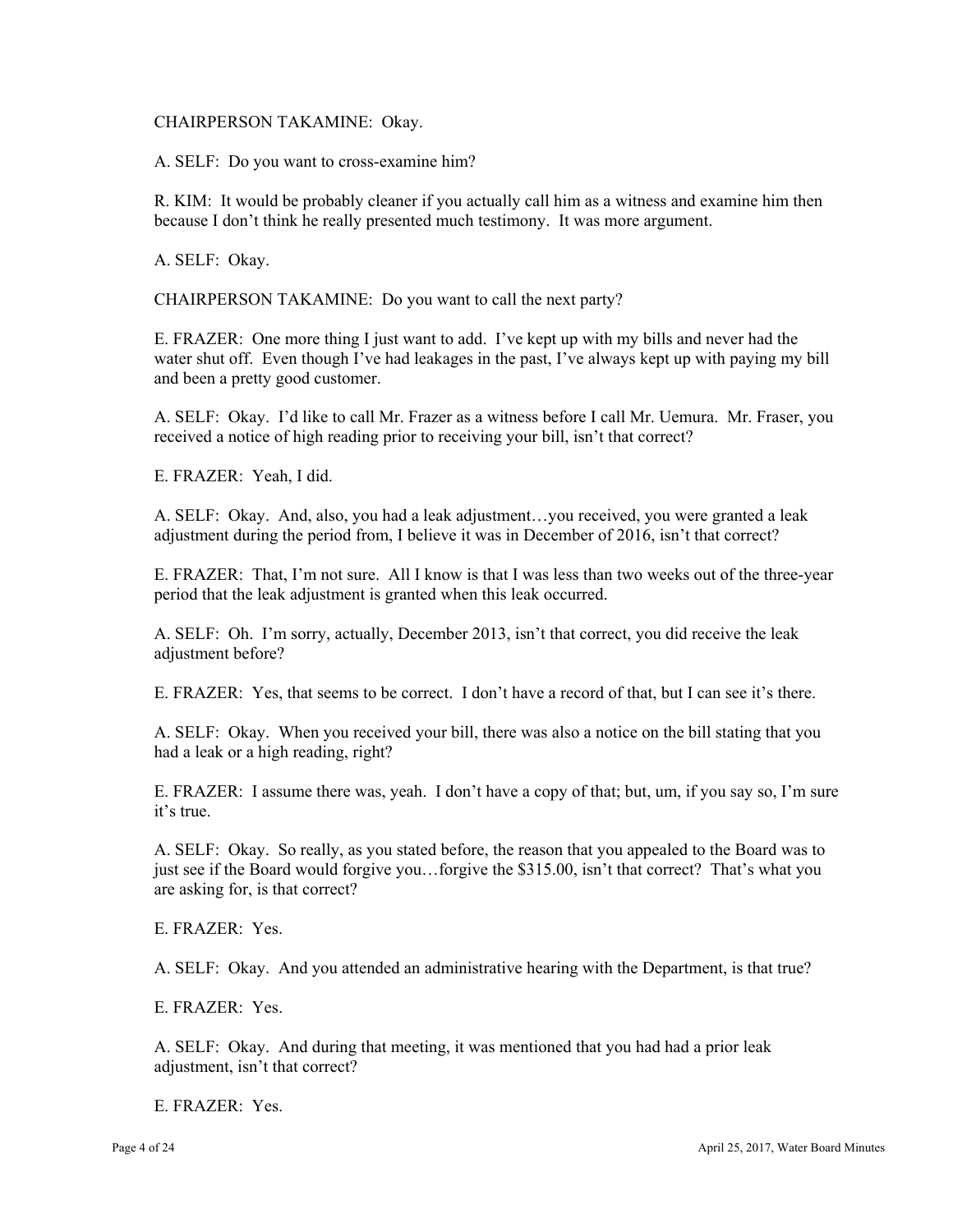A. SELF: Okay. Thank you, that's all. Okay, I would like to call Calvin Uemura, please.

SECRETARY: Do you swear or affirm to tell the truth on this matter now before the Hawai'i County Water Board?

C. UEMURA: Yes.

A. SELF: Good morning Mr. Uemura. Could you please state your name for the record?

C. UEMURA: Calvin Uemura.

A. SELF: And what is your position or title with the Department?

C. UEMURA: I am the Water Programs Supervisor.

A. SELF: Okay, now, just briefly, could you describe the procedures that your Department goes through to determine a high reading on a meter?

C. UEMURA: The determination of a high reading is basically based on a filter that our billing program has. So in order to be able to determine that the readings need to be inputted into our billing system, the reading devices we use in the field have limited storage capacity, so it really only captures the bare minimum for our meter readers to be able to find the meter and record a reading. It does have the capacity to trigger an alarm if a reading does not fall within given parameters. In this particular case, it did not ring out in the field so our meter readers have no knowledge of…in the field, no knowledge of the customer's previous usage, average usage. All they know is where the meter is, what their last reading was, and, of course, we punch in the current reading. Once that route is done, in this particular case, it's Kapoho, Kalapana, Pohoiki area, the meter reader will come back to the office, unload it into our billing system, at which point a reading verification is generated. And that uses filters to, again, be able to show what the last reading was, what the current reading, and it was at that point that we can detect abnormalities in the customer's usage. And then we do additional research.

A. SELF: Isn't there also another step where you have to manually print it out and read the list?

C. UEMURA: Yes. So that report, actually, once it's loaded and printed out, we have to manually go through all the accounts on there to verify, and this report is not just simply accounts that have high readings. It also will flag accounts that have no usage. So we're looking at multiple items, and it's done by...well actually, it's done two times…once by our meter readers and then our data processing people.

A. SELF: And that's a really large area that they…the meter readers read so it takes how long for…on the average?

C. UEMURA: This particular cycle, it took about a day and a half to read that. So until that complete cycle is read, the data is not loaded into our billing system. And in some cycles, it could be as much as…the bigger the area, like within Hilo as an example, it will take…there's a couple of routes that may be two or three days.

A. SELF: Okay. And are you familiar with Mr. Frazer's water service account?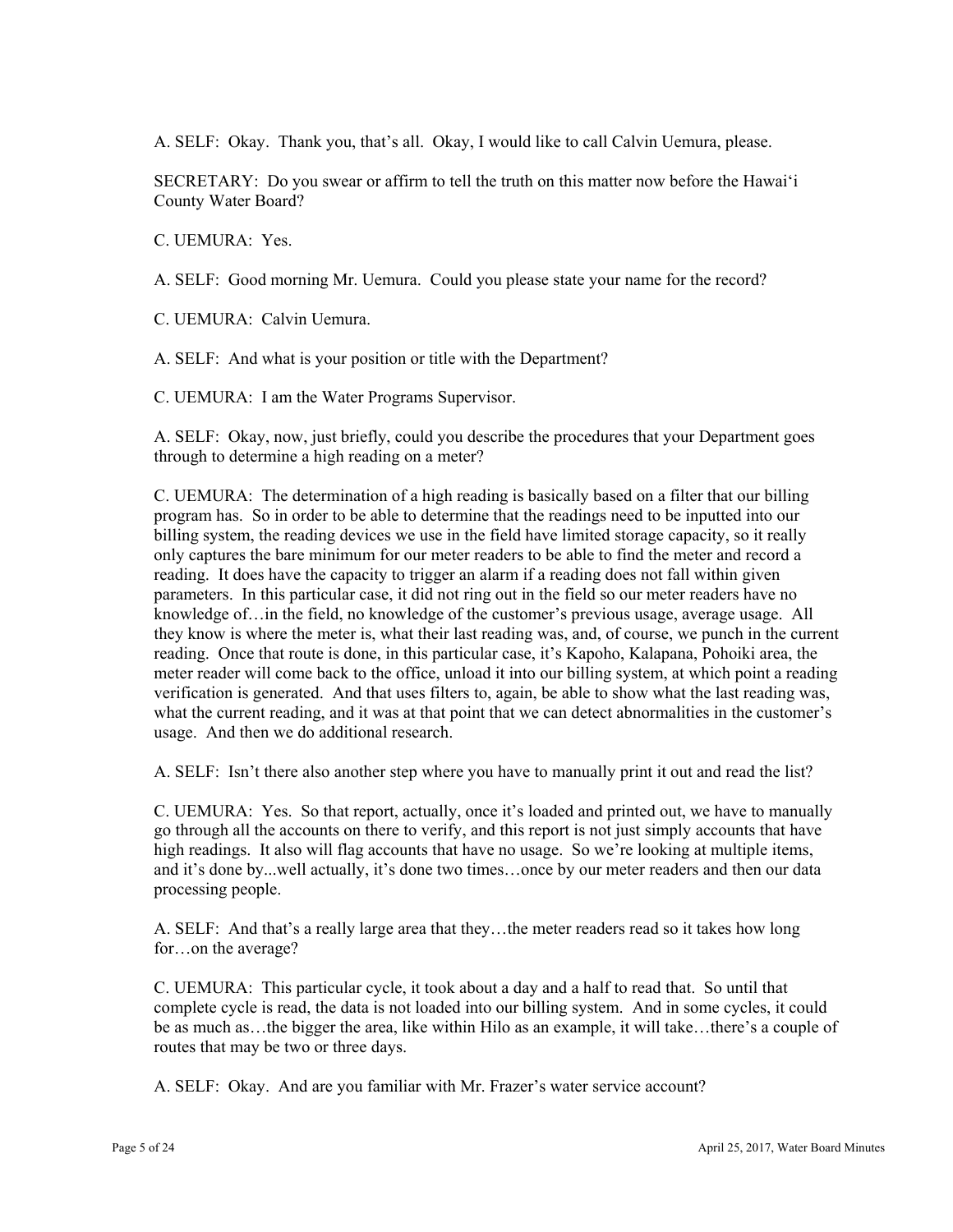C. UEMURA: Yes I am.

A. SELF: Okay. I want to show you Exhibit 3. Okay, I've just handed you a copy of the Department's Exhibit 3. Could you please describe the significance of this particular document?

C. UEMURA: This is our water usage history from our billing system. It records on the extreme left, the date that the meter was read, the number of days between each reading date, billing type, if it notes as regular, which means we actually read the meter. Usage is in thousands so on the top line, seventeen refers to seventeen thousand gallons. That is simply the average daily use, the seventeen thousand divided by the sixty-day within the cycle and, of course, the last row is the amount billed.

A. SELF: Okay. In particular, which entry is showing the high reading for Mr. Frazer's account?

C. UEMURA: So the high reading is, or what we're referring to, is the reading date October 19 for 150,000 gallons of usage.

A. SELF: Okay. And is this a true and correct copy of this printout?

C. UEMURA: Yes it is.

A. SELF: Okay. I would ask that Exhibit 3 be moved into evidence?

R. KIM: That's at your discretion.

CHAIRPERSON TAKAMINE: Yes.

A. SELF: Thank you. Okay, so, was there a notice of high reading mailed to Mr. Frazer?

- C. UEMURA: Yes there was.
- A.  $SELF$ : And when would that have been?

C. UEMURA: That would have been mailed October  $21<sup>st</sup>$ .

A. SELF: Okay. And was that Exhibit 3 you were looking at?

C. UEMURA: Uh, no, it's not stated in that.

AMY SELF: Okay. Okay, so it was mailed out, you said October  $21<sup>st</sup>$ ?

UEMURA: Yes, out records indicate October 21<sup>st</sup>

A. SELF: Okay. Um, okay now, in addition to the notice that's mailed out, is there a notice indicating a high reading on the bill that goes out? Let me refer you to Exhibit 4, Department's Exhibit 4.

C. UEMURA: Yes, Exhibit 4, date October  $24<sup>th</sup>$ , 2016, under the column "user," the notation "PUBS" that's our notation coming from our billing system. If you look at the rest of the users, their names there, those are individual reps (sic) who entered data into the account comment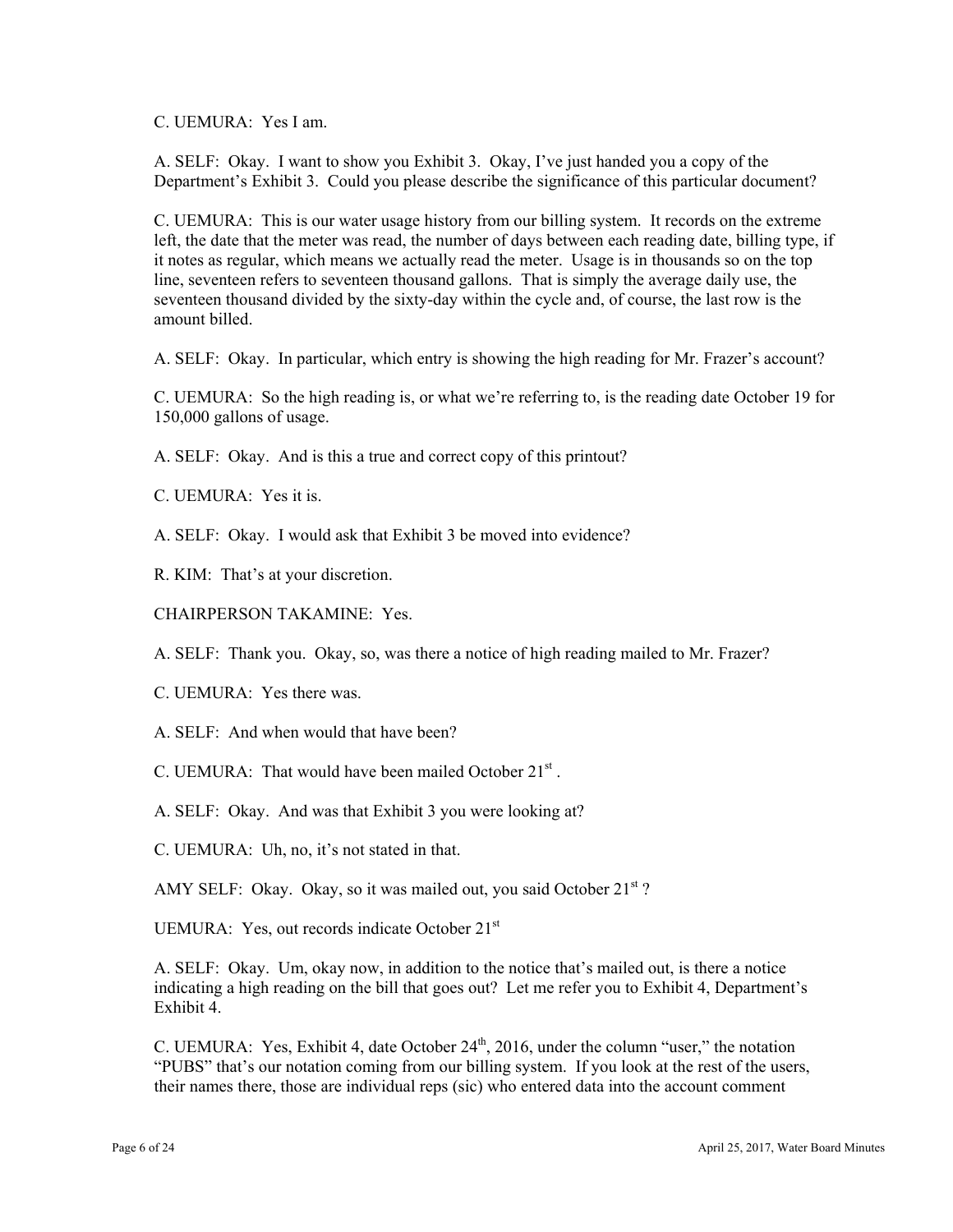section. But the PUBS notation indicates that our billing system generated a high-reading notice on the bill the date it was printed.

A. SELF: Okay, and is this a true and correct copy of that printout from that system?

C. UEMURA: Yes it is.

A. SELF: Okay. I would ask that Exhibit 4 be moved into evidence as well.

CHAIRPERSON TAKAMINE: Okay.

A. SELF: Okay, at the point after the notice went out to Mr. Frazer, was there any time when you called the Department to ask about his bill?

C. UEMURA: Not until November  $1<sup>st</sup>$  Oh I'm sorry, 10/31.

A. SELF: And that's indicated on what, Exhibit 4?

C. UEMURA: Exhibit 4.

A. SELF: Okay. So he called on...the bill went out with the notice printed on it on October 24<sup>th</sup> and then he called the Department on October 31<sup>st</sup> correct?

C. UEMURA: Correct.

A. SELF: Okay. And then what happened after that?

C. UEMURA: On the 31<sup>st</sup>, we did notify Mr. Frazer that he did not qualify for a... well, he asked for a leak adjustment. And then on November 1<sup>st</sup>, we completed a recheck reading, meaning we went to recheck to verify that the reading on the meter was correct and at that point we found the reading of 2133. NDM noted on the November  $1<sup>st</sup>$  entry stands for no dial movement.

A. SELF: And you are looking at what, Exhibit 4?

C. UEMURA: Exhibit 4, date October 21<sup>st</sup>. I'm sorry, November 1<sup>st</sup>.

A. SELF: Okay. And then after that point, there was…was the meter read again?

C. UEMURA: Next reading after the November  $1<sup>st</sup>$  recheck would be the regular reading on February  $17<sup>th</sup>$ .

A. SELF: Okay. So there hasn't been any other high readings?

C. UEMURA: No.

A. SELF: So that was an indication that he had fixed the leak, correct?

C. UEMURA: Correct.

A. SELF: Okay. Then if you could take a look at Exhibit 5. Could you describe what Exhibit 5 signifies?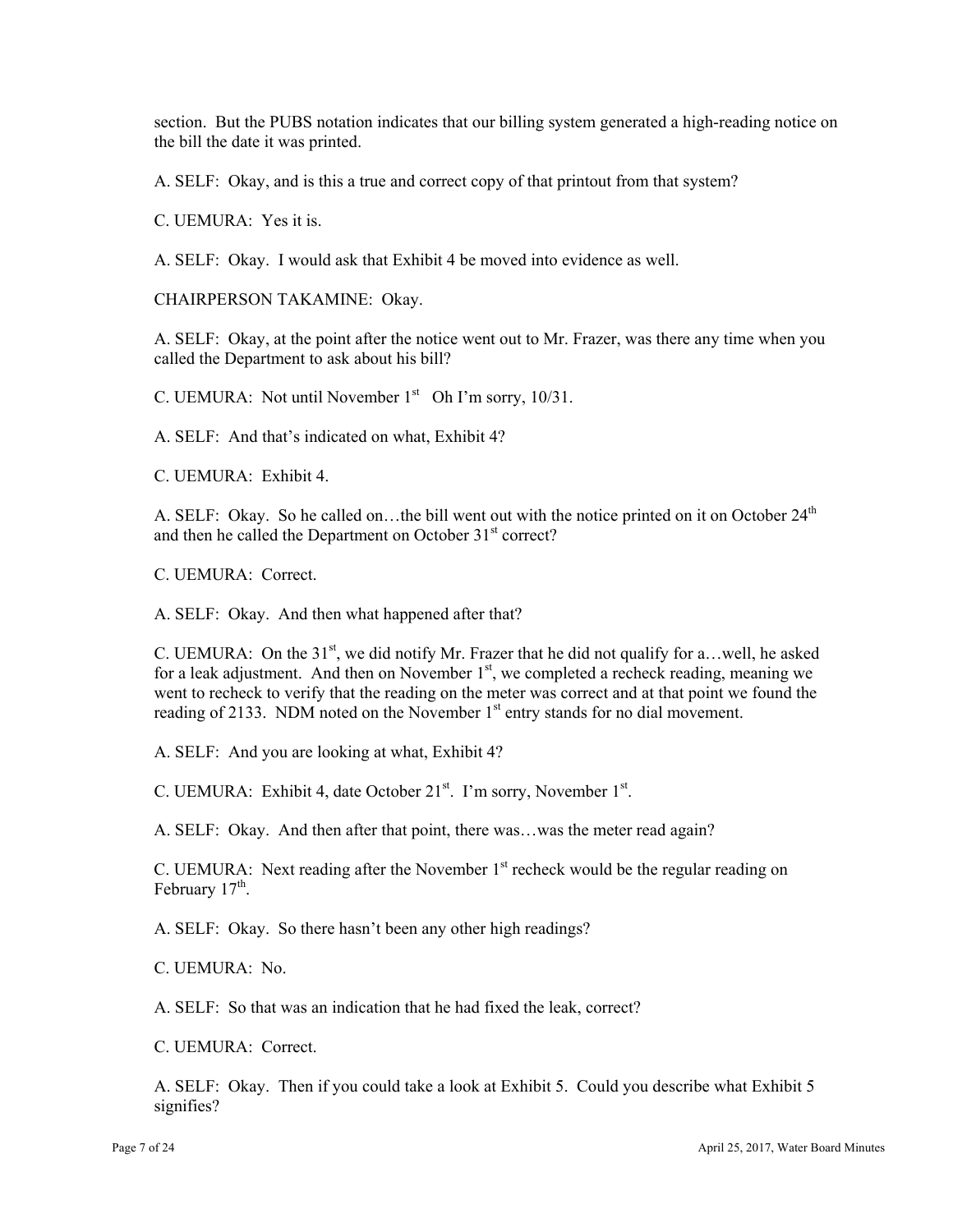C. UEMURA: This is a shut-off notice mailed to Mr. Frazer in regards to non-payment, or an outstanding balance of \$612.00.

A. SELF: Okay, and this is a true and correct copy of that letter?

C. UEMURA: Yes it is.

A. SELF: Okay. I ask that Exhibit 5 be moved into evidence. So to reiterate, the process the Department normally follows…

R. KIM: I'm sorry, for the sake of the record, could we indicate a yes or a no verbally?

A. SELF: Oh, sorry.

CHAIRPERSON TAKAMINE: Yes.

R. KIM: Thank you.

A. SELF: Okay. So in other words, the process the Department normally follows regarding a high meter reading was the same process followed for Mr. Frazer's high meter reading, is that correct?

UEMURA: Yes.

A. SELF: Okay. And also, if you could take a look at Exhibit 2 which I'll hand you. Could you describe what this document represents?

C. UEMURA: This is a…I'm not quite sure what the right word is, but a copy of the notice to Mr. Frazer of the final decision on the administrative hearing held at our Waiakea Office Plaza on April (sic) 25.

A. SELF: And attached is a copy of the findings of facts and conclusions of law, is that correct?

C. UEMURA: Yes.

A. SELF: Okay. And this is a true and correct copy of that letter and findings?

C. UEMURA: Yes.

A. SELF: I'd ask that Exhibit 2 be moved into evidence.

CHAIRPERSON TAKAMINE: Yes.

A. SELF: Okay, and I'll refer you to Page 2 of the findings of facts. During the administrative hearing, it was mentioned that he…that Mr. Frazer had already received a leak adjustment and that he didn't…within the previous three years, so he didn't qualify for a leak adjustment, correct?

C. UEMURA: Correct.

A. SELF: Okay. Finally, I'll ask you to take a look at Exhibit 6. And could you describe this document please?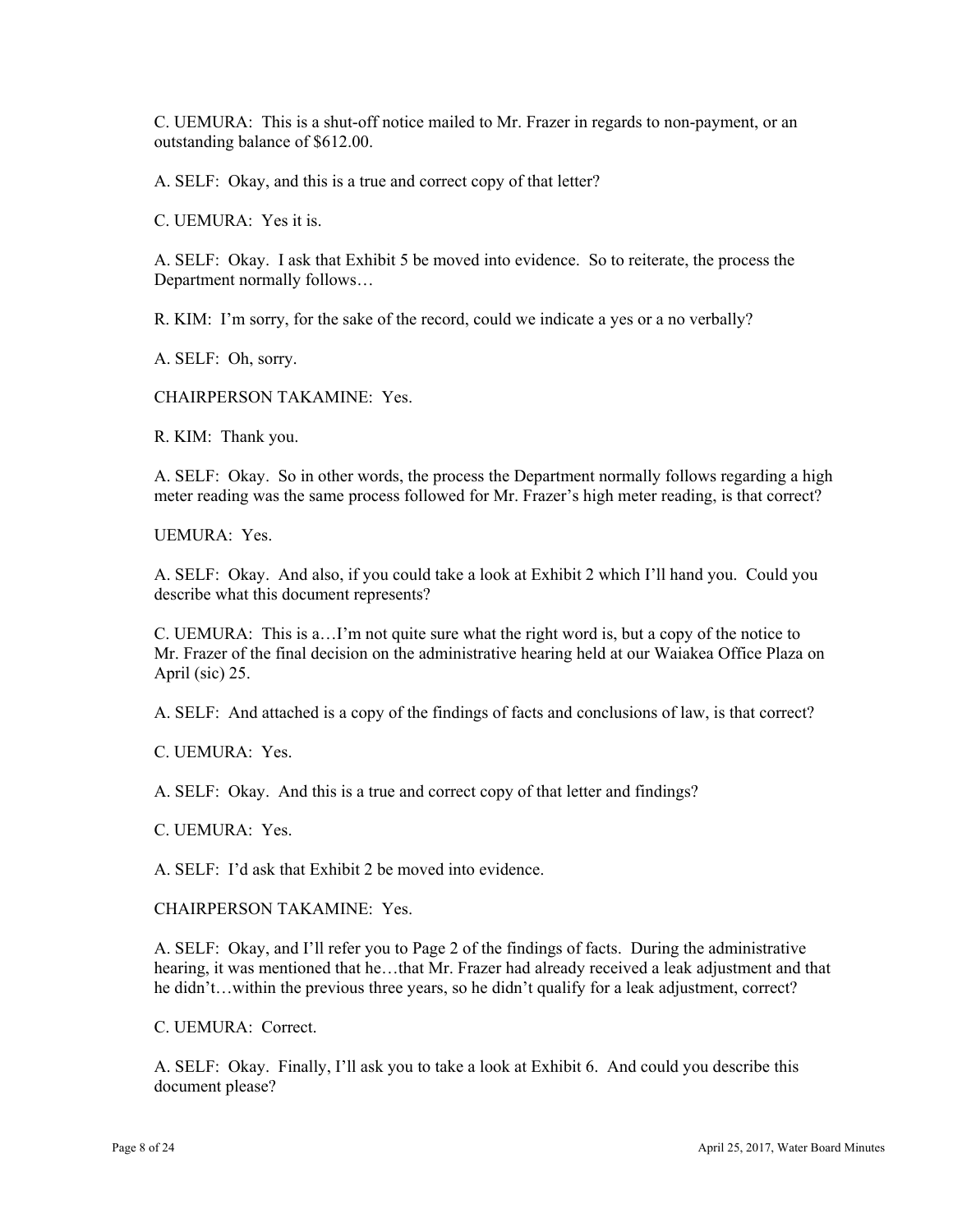C. UEMURA: This is, again, part of our billing system. This is our call history log. We use this as our primary vehicle to track closings that you can see on this example, meter removals for delinquency. We also use the same call log to record people who move into an account, move out of an account. For this specific case, though, it's used for tracking leak adjustments. Because of the three-year limitation, we have it logged in other areas; however, it is simpler and quicker for our Customer Service Reps., on this screen, that it indicates what period the customer was granted his last adjustment. So if you look at Line 1, this account was granted an adjustment for usage from June 2013 to December 2013; and prior to that, also granted a leak adjustment from February 2008 to August 2008.

A. SELF: With regards to the most recent leak adjustment, so the leak this time fell within that three-year timeframe, is that correct?

C. UEMURA: Correct.

A. SELF: Okay. So the leak occurred was October, isn't that correct…?

C. UEMURA: Uh, yes.

A. SELF: sometime in October of 20…?

C. UEMURA: The current leak...October  $19<sup>th</sup>$ , 2013, uh, 2016 reading cycle. So this account wouldn't be eligible for an adjustment until after the December 2016 reading cycle.

A. SELF: Okay. And then, last, I'm gonna ask you to look at Exhibit 1. Okay, you're familiar with Section 3-10 of the Department's Rules and Regulations, right?

C. UEMURA: Yes I am.

A. SELF: Okay. And could you tell me is that a true and correct copy of that Rule?

C. UEMURA: Yes it is.

A. SELF: Okay. I'd ask that Exhibit 1 be moved into evidence.

CHAIRPERSON TAKAMINE: Yes.

A. SELF: Okay. Could you please describe your understanding of Section 3-10, the portion that I have highlighted, Section 3?

C. UEMURA: Um, consumer has sole control of water delivered beyond the Department's meter, and the Department is not responsible for maintenance and repairs to pipes and fixtures beyond the meter. It goes on, consumers shall be limited to one leak adjustment per 36-month, that's three-year period, per service connection.

A. SELF: Okay, so, why could you not just waive the \$315.00 that Mr. Frazer is requesting?

C. UEMURA: The amount that Mr. Frazer…well, the period that Mr. Frazer is requesting is still within the three-year limitation for granting an adjustment.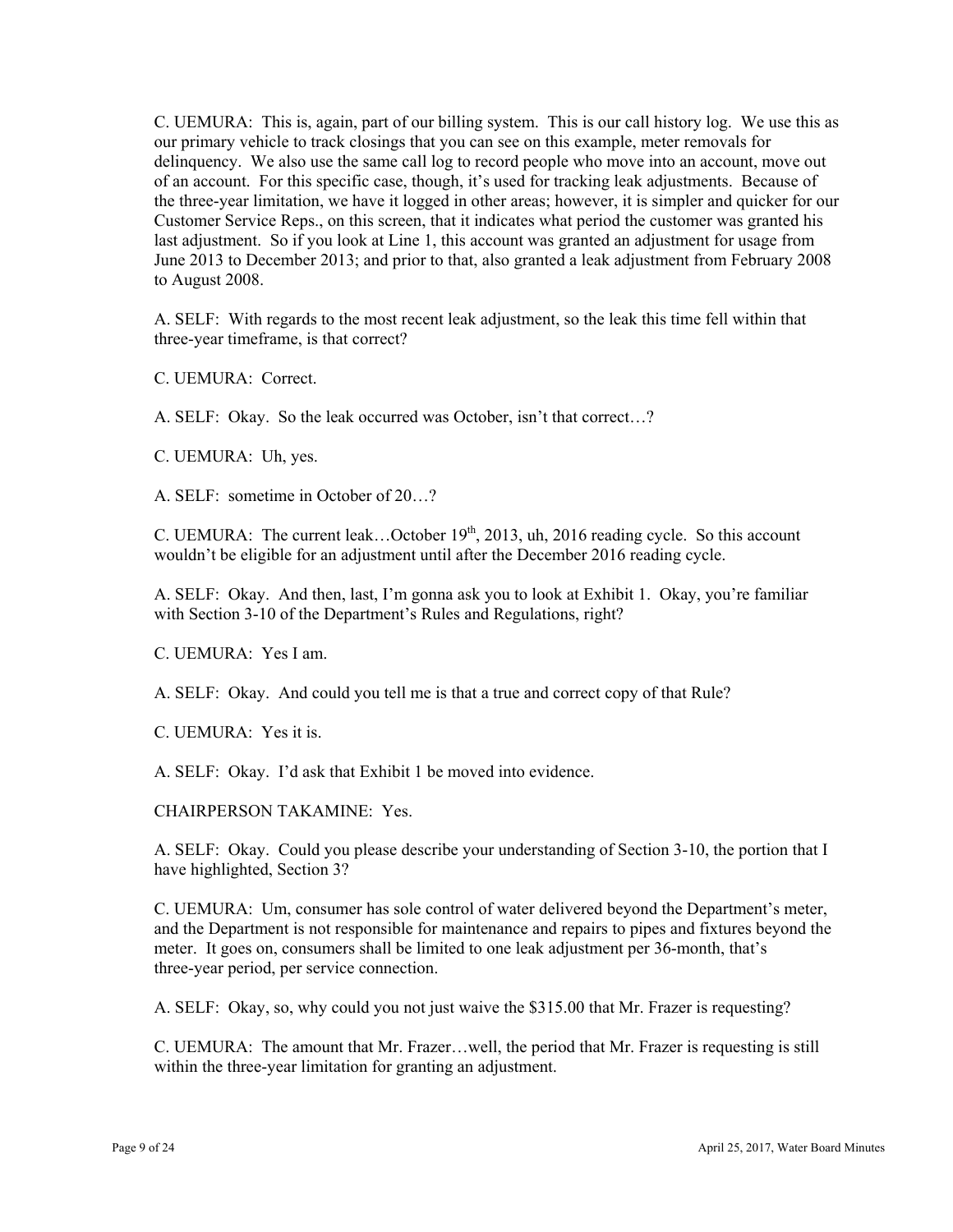A. SELF: And there are no other Department rules that allow the Department to grant any kind of or waive any amount of a bill, isn't that correct?

C. UEMURA: Correct.

A. SELF: Okay, thank you. I rest my case.

R. KIM: Okay, Mr. Frazer, you actually have right or opportunity to also cross-examine Mr. Uemura to ask him any follow-up questions you might have from his testimony.

E. FRAZER: Okay. Um, can't think of anything. It seems to be all pretty well, you know, cut and dry here as far as my leak adjustment times and my history. You got it down here pretty well. Only thing I wanted to add is I had noticed leaks on the road there a couple of times, and I called the Water Department as soon as I saw those, you know, the water gushing out from the main connection service areas on the road there. So I called right away. One of them was at night, actually. It was later at night, and they were able to get out there and fix it because I called. I think I called at least twice, maybe three times and you may have a record of those breakages in the system down the road. But I was the one that called.

R. KIM: Thank you. So, actually, I was asking if you had any questions of Mr. Uemura; but it sounds like you wanted to kind of just put some more evidence in? So that's okay.

E. FRAZER: No, I don't have any more evidence.

R. KIM: Okay. Okay. So if both parties have concluded presenting their cases in chief, you can give the opportunity to present closing arguments too, if you would like. And then…

CHAIRPERSON TAKAMINE: Closing arguments first?

R. KIM: Well you can ask questions too, if you please.

CHAIRPERSON TAKAMINE: Board have questions?

KANOE WILSON: Um, for Mr. Uemura, is this part of the Department's practice to actually call customers in regards to high water usage?

C. UEMURA: Yes.

K. WILSON: And in this case, did the Department make a call to Mr. Frazer regarding this matter?

C. UEMURA: No.

K. WILSON: Um, and then in regards to Exhibit 6, Mr. Uemura, I noticed here when you explained about the leak in granting the leak, there is a six-month window?

C. UEMURA: Correct.

K. WILSON: Between the leak adjustment. How do you determine that six-month window?

C. UEMURA: Um, well, a little bit…well, normally, and again, this is prior to the recent rule change where the two billing periods…um, that the customer would, normally based on the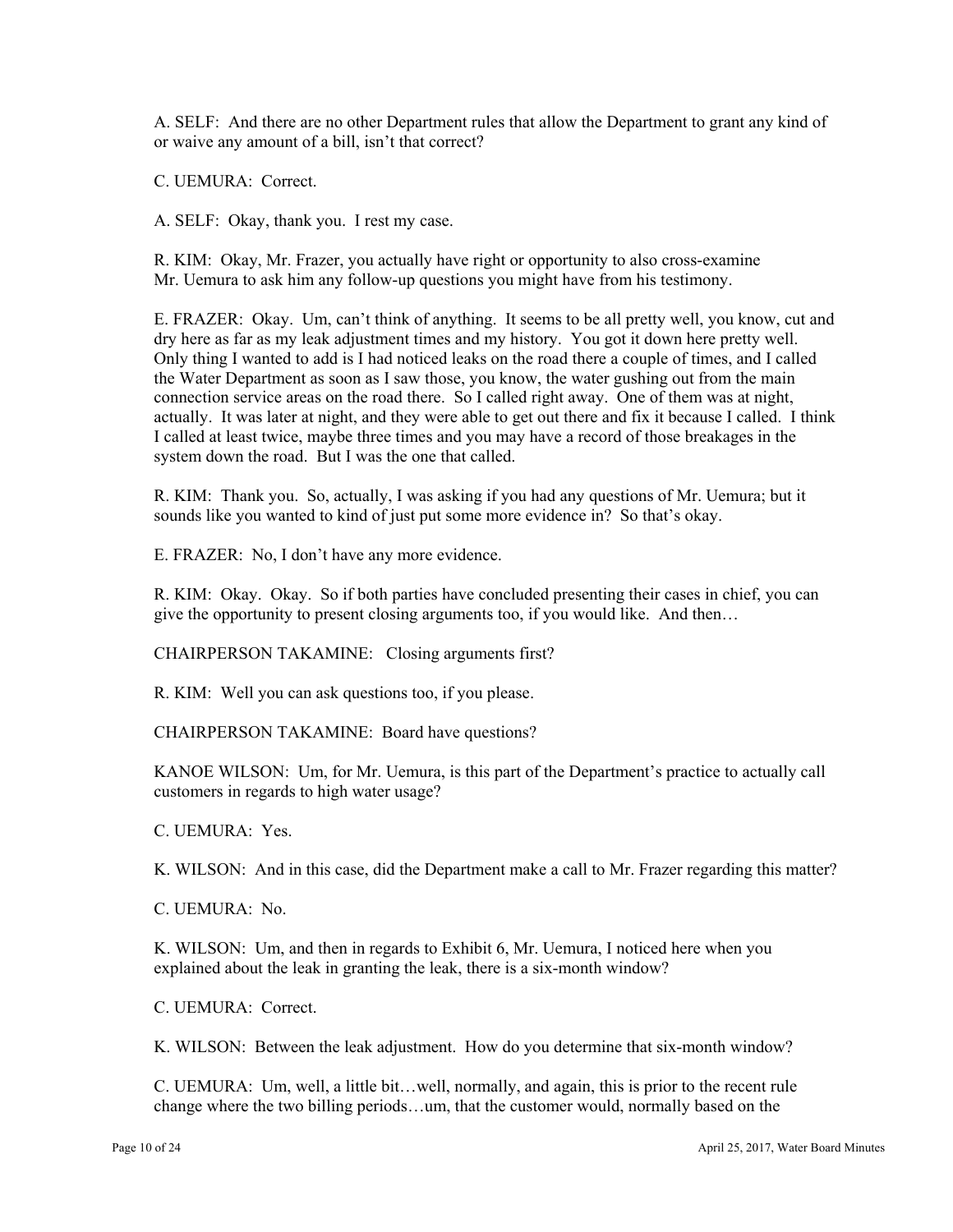customer's repair date and the periods of high usage. And more specifically, on the application for leak adjustment, the dates need to be specified by the customer. So it could be anywhere from one billing period, two months…in this timeframe, up to three billing periods, or six months.

LENINGRAD ELARIONOFF: Okay, Mr. Chairman, I have five questions. Question No. 1, Mr. Fraser, what type of waterline are we taking about between the meter and your house?

E. FRAZER: Uh, it's Drisco, I think 1-inch Drisco, the black line.

L. ELARIONOFF: All the way?

E. FRAZER: All the way.

L. ELARIONOFF: Okay. Question No. 2 is how far between the meter and the house was the leak?

E. FRAZER: It was, uh, probably uh 150 feet, 150 I would say.

L. ELARIONOFF: Okay. So, we say 150 feet within the meter and the house, is that one-fourth the way, quarter way, half way, three quarter way?

E. FRAZER: It's about, um, about half way.

L. ELARIONOFF: And is this close to your driveway or…?

E. FRAZER: It goes up the driveway and then it goes over to the shower house. So we have a separate shower building, and the leak was in that line that goes from the main line going up the driveway to the shower house, the leak was there.

L. ELARIONOFF: Okay, I have a hard time understanding…shower house 150 feet from the…

E. FRAZER: Okay, so we have separate buildings. We have a kitchen, a house, a shower over here, so the line comes up the driveway and then it tees off that line and goes over to the shower house. So the leak was in that line that goes to the shower house. So it was about 150 feet from the meter to the tee and then another half-way to the shower house, say about another 40 feet.

L. ELARIONOFF: So in essence, a little bit too far for the Water Department to notice?

E. FRAZER: Yeah, yeah.

L. ELARIONOFF: Question No. 3, you had how many former leak adjustments prior to that?

E. FRAZER: How many?

L. ELARIONOFF: Yeah.

E. FRAZER: Three, huh? No, I had…let me see the exhibit…

C. UEMURA: Yeah, three.

 $E$ . FRAZER $\cdot$  Three.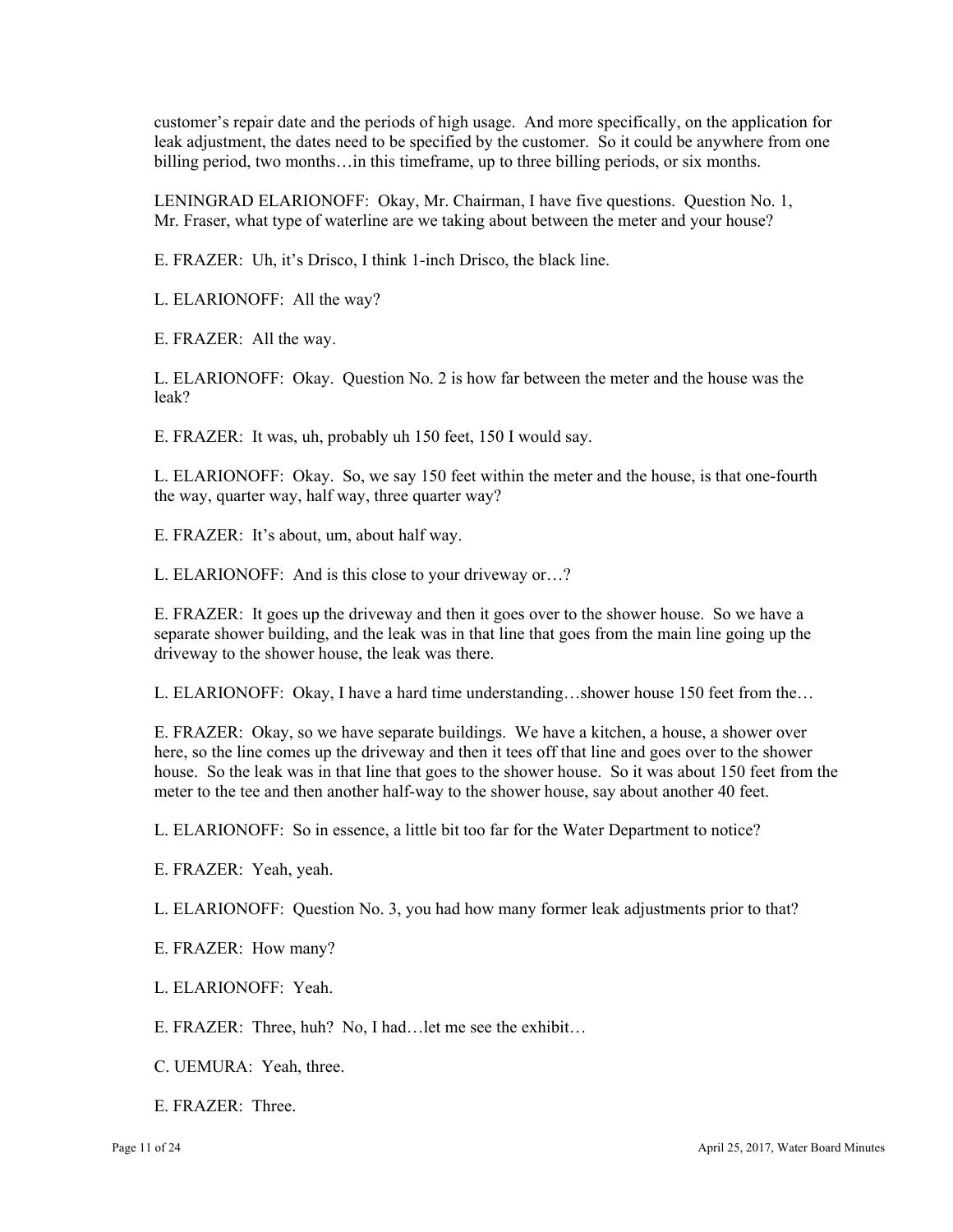L. ELARIONOFF: Okay. And the fourth question is what caused the leak?

E. FRAZER: Uh, somebody may have hit it with a machete or one of the connections, you know, Drisco has these, uh, connectors, and sometimes they fail or the hose clamp may fail, just over wearing out. In this case, I think it was a failed repair that we had done and then the repair failed and it leaked out.

L. ELARIONOFF: So, I have property too, so you…Drisco type of pipe, do you consider that dependable, undependable, or…?

E. FRAZER: It's been in there and it's pretty dependable.

L. ELARIONOFF: With three leaks in the past few years?

E. FRAZER: You have to be careful you don't hit it with a machete or a lawnmower. It's plastic so it's, you know…It's the way to go if you have a farm and it's like 500 feet all the way to the back.

L. ELARIONOFF: Okay, thank you Mr. Chairman.

CHAIRPERSON TAKAMINE: Okay, I have a question. Mr. Uemura, okay, you stated that the Department did not call when the leak was…it was determined there was a leak? But can you clarify the policy or procedure of the Department whereas it's, you either call or send a letter? Can you clarify that?

C. UEMURA: Generally, we try to make a call, and the paperwork that is done to initiate the call is done by our meter readers. And in most cases, we attempt the call and then if we cannot get in touch, for whatever reason, phone disconnected, no message machine, then we elect to go to a mailout. In this particular case, the high reading was detected by our data entry people. And data entry is a non…let's say, a Customer Service function in the sense that they don't make direct contact with the customer so our data entry specialist just noted it, discovered it, and elected to just mail it out.

CHAIRPERSON TAKAMINE: Okay. thank you. Any other questions? If not…

NESTORIO DOMINGO: I have a question. So you said you call, the standard procedure, to call, notify the customer if there is an incident of leak and also you send a letter?

C. UEMURA: Oh, gen…I guess just to recap, um, normally, our system would take care of that, meaning that if the customer's normal use…their current usage is above their historic six months usage, the system will automatically generate a letter on their bill. When we review, if the customer's previous usage is higher than…and what I mean by higher, is normally the message on the bill is triggered by a current usage more than 2.5 times higher than their previous six months. If we see something higher, with, what we call dial movement. In other words, when we went out there, we recorded a reading, and our data entry equipment has the capability of putting notes. So if we see the meter spinning, we know the leak is still continuing. That's when we make an effort to call the customer, okay? Um, for whatever, when we researched our records, this particular account didn't ring out at the meter so we had no indication whether the meter was spinning, wasn't spinning; but because it was, again, more than three times higher than what would have generated…I mean not what would have generated…our data entry specialist elected to send that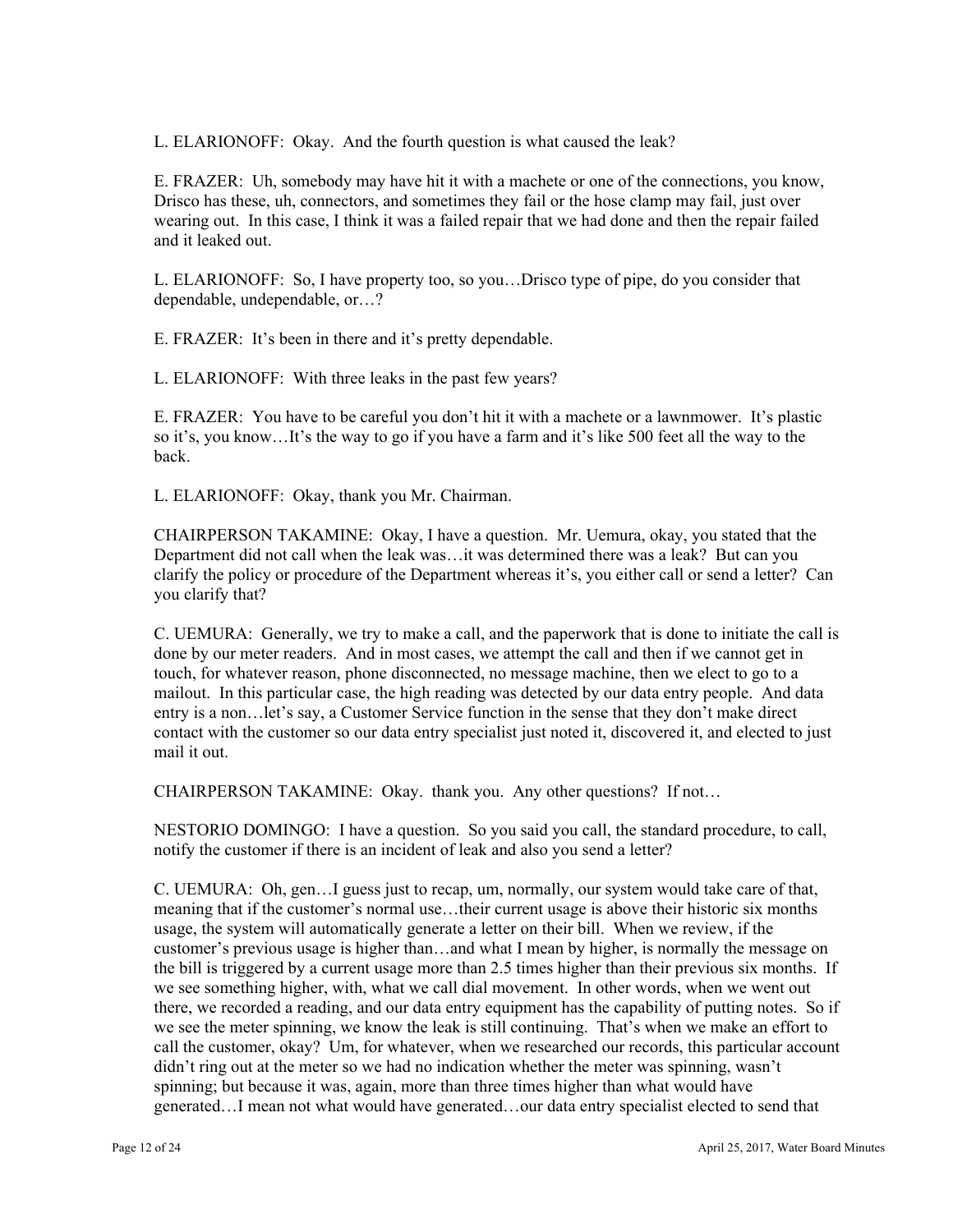note. For most cases, the bill is what we use as a main vehicle for communicating to the customer that they have a high reading. So, like I said, the call or the individual direct contact with the customer generally is for extreme cases. In other words, the billing…the reading is higher than normal, but it's still going on, the meter is spinning when we…because if it's not spinning, whether we do it immediately or two days later with the bill, it's not an ongoing process. So that's how we try to strike a balance between getting the bill out on time versus scrutinizing every single account to see if we should make a call or not.

CHAIRPERSON TAKAMINE: Any other questions? I think we have enough information.

A. SELF: Could I have one rebuttal question? Because I want to clarify something based on Ms. Wilson's question. So then just to reiterate, the high reading occurred on October  $19<sup>th</sup>$ . That's when the meter reader would have gotten...would have read the meter, right?

C. UEMURA: Correct.

A. SELF: But then, you have the added process of the meter…that's possibly at the end of the work day, correct?

C. UEMURA: Yes.

A. SELF: Because it's a big area that she's covering.

C. UEMURA: So this route was unloaded in the afternoon of the  $19<sup>th</sup>$ .

A. SELF: Okay, and then the next day, you have to process…you have to download the information and then you have to actually print out a report and go through it physically, is that correct?

C. UEMURA: Correct.

A. SELF: And so then that would have been noticed on October  $20<sup>th</sup>$  right? Or about? And so then the notice, the actual notice before the bill was sent out was sent out on October  $21<sup>st</sup>$ , correct?

C. UEMURA: Correct.

A. SELF: So not that much time passed between the time that the meter reader read the meter and the time that the initial notice was mailed out.

C. UEMURA: Right. And the  $21^{st}$  was a Friday, I believe, and then the  $24^{th}$  was a Monday that the actual bill got mailed out.

A. SELF: Okay.

CHAIRPERSON TAKAMINE: Do we move on to deliberations at this point? Or…

R. KIM: You can ask for closing statements if you'd like to offer them.

CHAIRPERSON TAKAMINE: Okay. Closing statements?

A. SELF: Should we get this?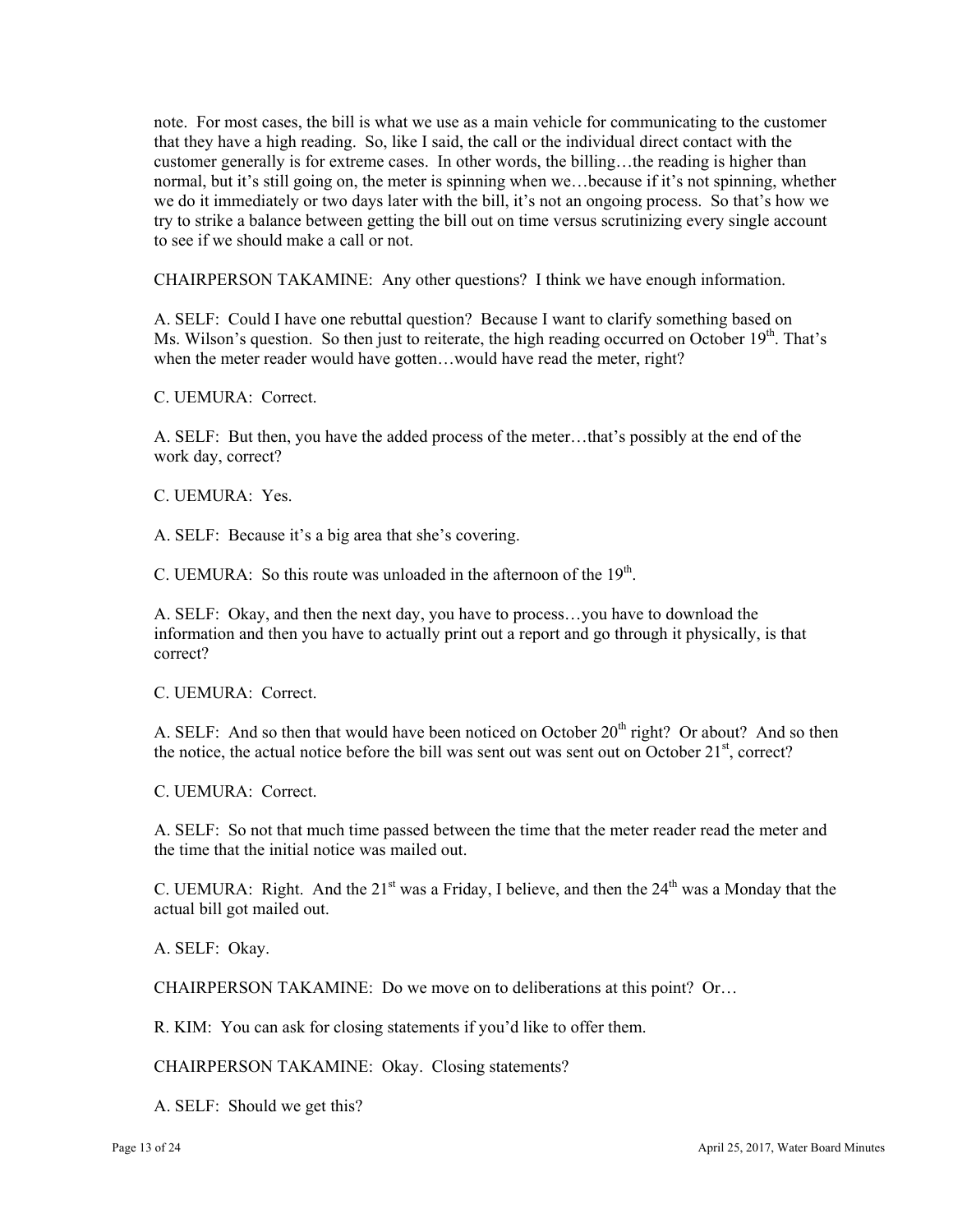# CHAIRPERSON TAKAMINE: Yeah.

E. FRAZER: I'm sorry, what?

CHAIRPERSON TAKAMINE: Do you have any closing statements Mr. Frazer?

E. FRAZER: Uh, no, I think I just made my appeal and I made my case and I think, you know, you folks are all fair and judging my appeal and uh, I hope that you guys continue with your good service to our Hawai'i County. I know it's a big job and a very large responsibility to supply water to especially the new subdivisions. Um, everybody wants County water, now especially with the rat lung problem. And I really appreciate the County water. So I think I'll just throw it out there for you folks to make a vote in my favor, I'll be very happy. If I don't, oh well, I'll still appreciate having the water.

CHAIRPERSON TAKAMINE: Thank you Mr. Frazer. Any closing statements?

Rules and Regulations by which the Department or the Board can provide a leak adjustment. A. SELF: Just quickly. Um, I just want to reiterate that there is no mechanism in the Department That's the only remedy you have to compensate someone or have someone pay less than what their water bill is; and in this case, he simply didn't…unfortunately did not qualify for a leak adjustment and there is nothing else in the Rules that allow you to discount or waive any amount of a water bill except for leak adjustment, and he's had leak adjustments in the past. Unfortunately, he was very close. He only lacked two months. Uh, if it had happened two months later, he would have qualified for leak adjustment.

E. FRAZER: Two weeks.

A. SELF: Two weeks?

E. FRAZER: Less than two weeks.

A. SELF: I think it was two months right? December…

E. FRAZER: No, it was two weeks.

A. SELF: Anyway, it was close but in this case, it was within the three-year period, which is what is stated in Section 3-10 of the Department Rules, and thank you.

CHAIRPERSON TAKAMINE: Can we move on to deliberation at this point?

R. KIM: Yes.

CHAIRPERSON TAKAMINE: Okay. I'd like to call for a Motion. Russell?

RUSSELL ARIKAWA: I move that we deny the petitioner's appeal.

L. ELARIONOFF: Second.

CHAIRPERSON TAKAMINE: Seconded by Leningrad. Discussion?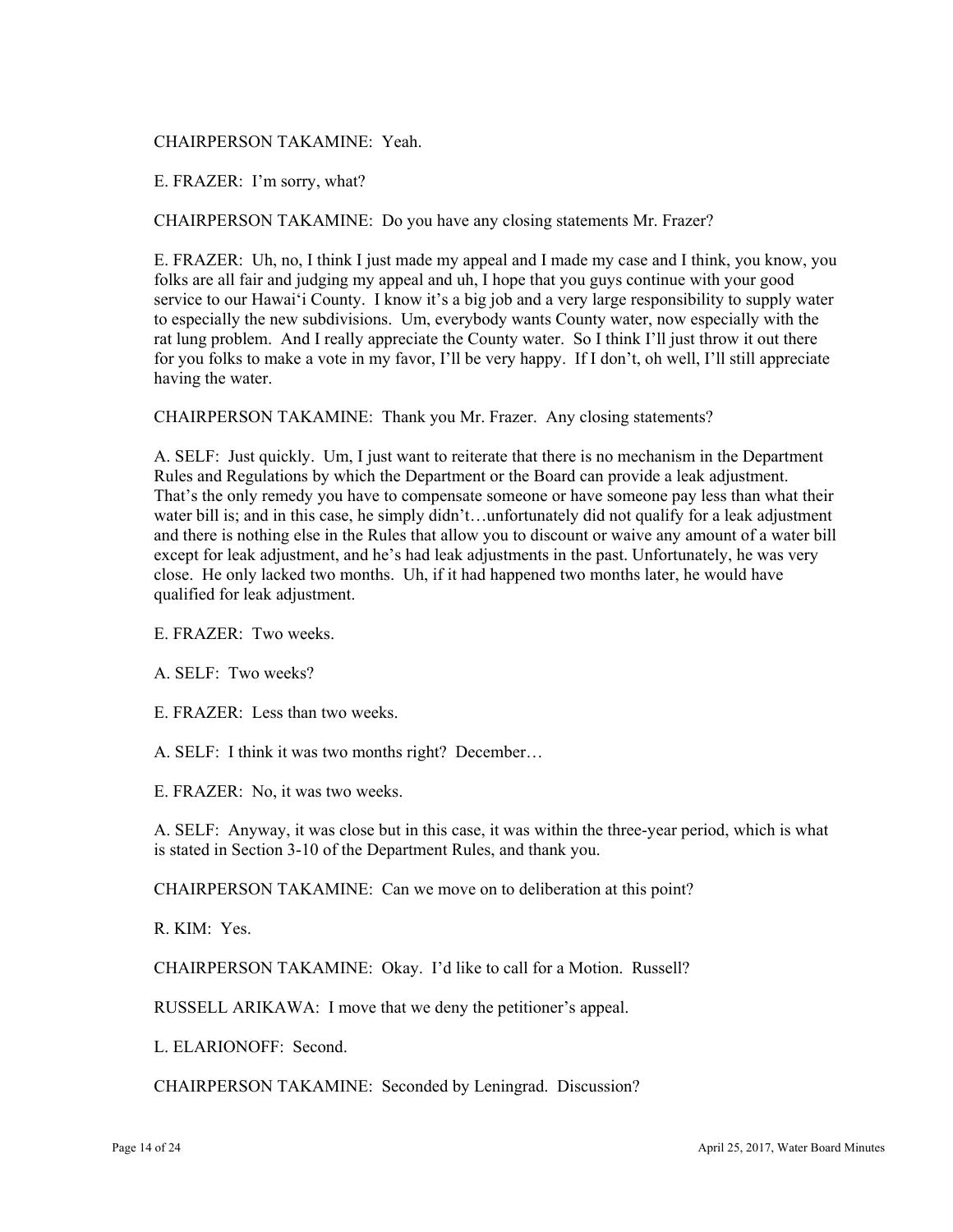R. ARIKAWA: Um, one of the reasons that I made that motion was that I believe the Department followed procedures in a timely manner. Mr. Uemura and his staff followed through what they are supposed to do and in fact they went one step beyond and sent a letter instead of just relying on the notice on the bill saying about high water usage. That's number one, and number two is because of the time. He already had a grant on…his appeal was granted on other leakage so this falls outside of that range.

### CHAIRPERSON TAKAMINE: Leningrad?

L. ELARIONOFF: Yeah, the reason I seconded the Motion, yeah, as far as I'm concerned, there is a responsibility on both sides, that the Water Department will provide the water. Water is such a valuable resource, the Water Department provides the water, Mr. Frazer has the responsibility to make sure that his line is also dependable. In this situation here, he had other leaks prior. I would think that being responsible would have to check the system and say something is wrong with that many leaks and not depend or hope that oh well, I'll ask for another leak adjustment. I think that's a failure here, Mr. Frazer, on your system. The Water Department did provide the water but what you said if a machete hits it or other things that happen, then maybe the waterline should be looked into and brought up to par so it is dependable. That's it.

CHAIRPERSON TAKAMINE: Anybody else? You know, I'm a little bit familiar with the Drisco line, and it is a plastic pipe. It is pretty rigid, you know, and it can be used above ground; but it does have a life, you know, a lifetime to it, and it is susceptible to abrasion, like rock, or like Mr. Frazer said, being hit by something sharp. So I want to reiterate, you know, maybe you gotta do a very thorough inspection of the line and you can replace certain sections of it, yeah? Yeah, I'm pretty familiar with that, so, um, but we really appreciate you coming and presenting your case; but I gotta agree with the rest of the Board on this one. Anybody else have anything to say?

K. WILSON: I just want to thank the Department. I know sometimes these are very trying to help a customer and at the same time, ensure the integrity of our system, and the Department as well, so thank you to Mr. Uemura and the rest of the Department. I know it's very difficult, Mr. Frazer, but at the same time, our Department does a wonderful thing on making sure that we do have water for our entire island and so I have to mahalo them for that and hope it works out for the best.

E. FRAZER: Okay, well.

CHAIRPERSON TAKAMINE: Oh, wait, if there are no other comments, I would like to call for a vote. All in favor?

R. ARIKAWA: You want to take an individual vote? We're going to take an individual vote, no?

CHAIRPERSON TAKAMINE: Do we have to do a roll call?

R. KIM: You can. It would make the record nice and clear because I think Mr. Elarionoff came in after we started already.

R. ARIKAWA: So you first?

WILLIAM BOSWELL: So my question is we are agreeing with what...?

R. ARIKAWA: Yes or no.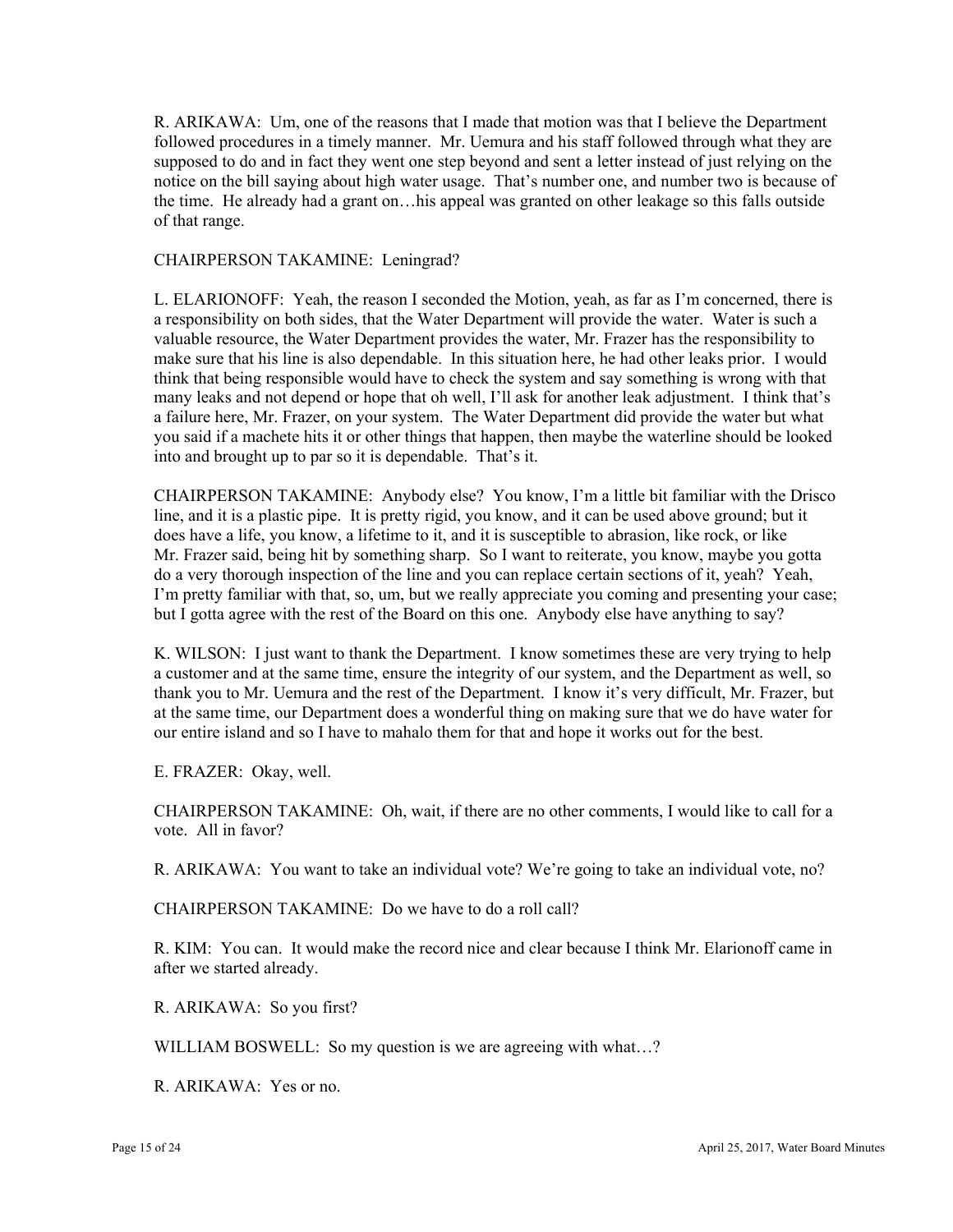W. BOSWELL: Yes.

R. ARIKAWA: Yes.

CHAIRPERSON TAKAMINE: Yes.

L. ELARIONOFF: Aye.

K. WILSON: Aye.

N. DOMINGO: Aye.

CHAIRPERSON TAKAMINE: Motion carried. Thank you. Thank you Mr. Frazer.

E. FRAZER: Thank you. I will go pay my bill.

(Mr. Frazer left at 10:52 a.m.)

### RECESS:

Chairperson Takamine called for a short recess at 10:52 a.m. The Board reconvened at 11:00 a.m.

### 2) STATEMENTS FROM THE PUBLIC - None

3) APPROVAL OF MINUTES – 1. March 28, 2017, Public Hearing on the Proposed 2018 Operating Budget, and 2. March 28, 2017, Regular Water Board Meeting

ACTION: Mr. Elarionoff moved for approval of the Minutes; seconded by Ms. Wilson and carried unanimously by voice vote.

### 4) APPROVAL OF ADDENDUM AND/OR SUPPLEMENTAL - None

5) CONTESTED CASE HEARING:

Taken up earlier.

## 6) MISCELLANEOUS:

## A. **WATER USE AND DEVELOPMENT PLAN UPDATE - KEAUHOU AQUIFER SYSTEM AREA:**

The Water Use and Development Plan Update for the Keauhou Aquifer System area has been granted authorization by the Commission on Water Resource Management to proceed with the Water Board approval and subsequently the County Council approval process. This is the first of two Water Board Meetings to receive further input regarding the plan update.

Mr. Lance Fukumoto from the consulting firm, Fukunaga  $\&$  Associates, gave a presentation on the Update.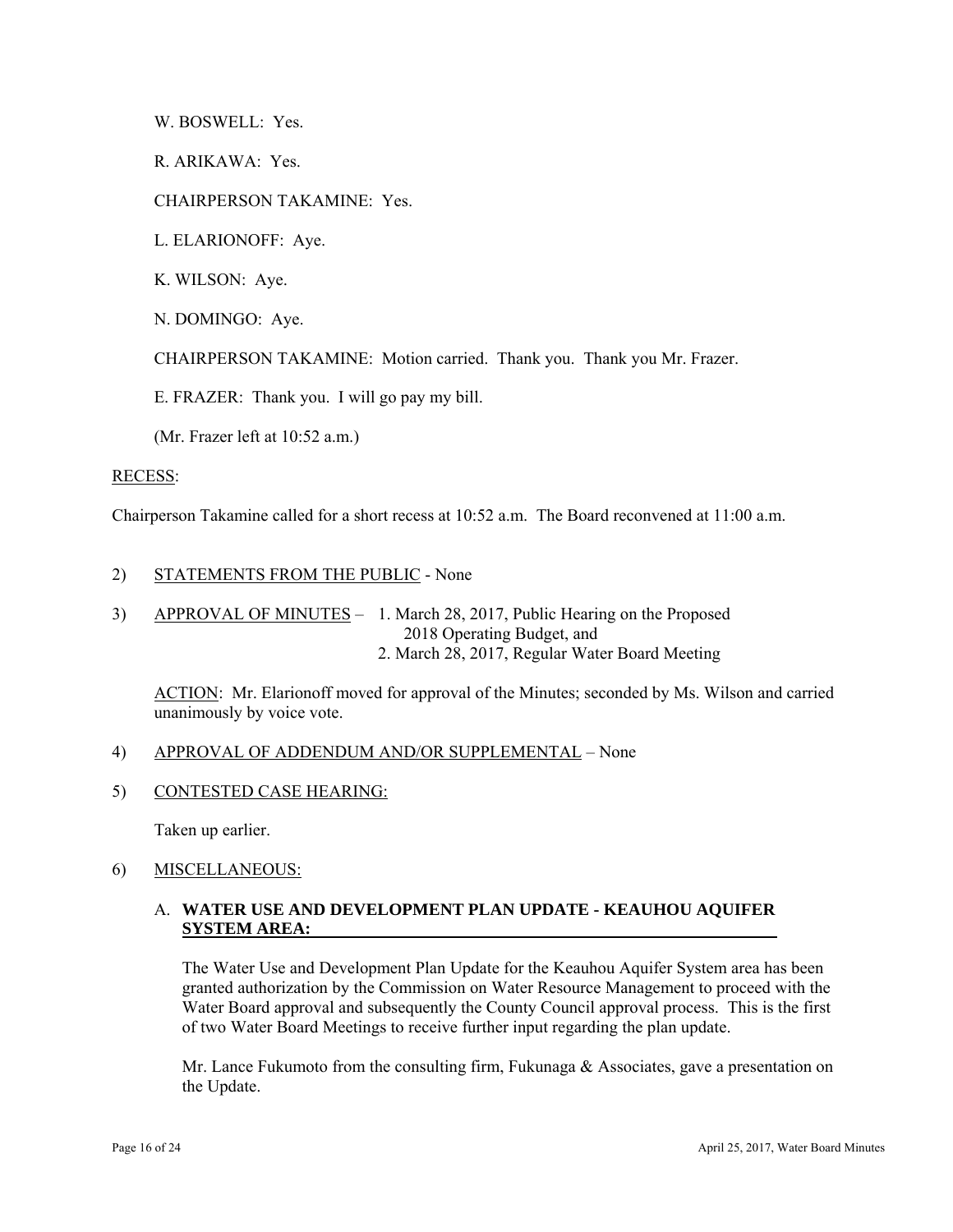Mr. Elarionoff's questions were answered as follows:

### **1.** *Page 2-19 talks about groundwater water use and population. As population increases, water usage increases pretty much equal. What happens when you go to places that have catchment and you bring water to the catchment area? Would that not throw the whole thing off?*

Yes it would, but this was meant to be a reality check for the Keauhou area. On Page 2-20, there is a graph of the historical pumpage from the Keauhou aquifer's system compared to the population growth and you can see that the slope of the line is roughly equal. What they are saying is that it makes sense to, in the 20-year water demand scenario, to mirror the increase in pumpage to the population growth. It may not work for all areas, but in this area, it would.

# **2.** *Page 4-6 last paragraph, "groundwater system extended well below sea level could exist." What is that based on?*

It is hypothesized. There was discovery of a confined aquifer. Right now, it is not very well known. The State Water Commission actually has a project implemented to further explore that potential resource. Nobody knows what it is capable of doing yet. It has been identified as a resource that exists. There is some information from existing wells, but the extent of this resource and how much it could possibly produce is not quite known at this time.

# **3.** *Page 6-1, third paragraph, "Watershed management strategies should focus on removing these threats." It talks about fire, fountain grass and ungulates. It seems impossible. Shouldn't it be based something that is reachable instead of this far out dream?*

The Manager-Chief Engineer stated that in general, when you talk to the people who oversee watersheds and reforestation or rehabilitation, in general, that is what they will say. Mr. Inaba added that it is intended for little chunks at a time where you can accomplish it in specific areas, such as fencing projects, and re-establishing a forest by taking care.

# **4.** *Page 2-7,* **"***Quantifying the amount of surface or groundwater necessary for these uses is expected to be difficult. The information gathered will be shared with the CWRM with the hope that sustainable yields for aquifers or minimum instream use values for surface waters can be adjusted to take into account these valuable needs." What does the last sentence mean?*

The Manager-Chief Engineer explained that in the initial go-around with the consultant, they tried to identify an inventory, actual traditional and customary uses in the area, and they were hoping they could possibly utilize GIS to document where they are. That task proved difficult. For one, people were reluctant to share information or there was not much available information out there that resources were available to research. The intent back then was if anything was found, it would be shared with the Commission on Water Resource Management with the hope that it would factor into some of their decision-making on sustainable yield numbers or for minimum instream use standards. Unfortunately that effort did not pan out. A different approach was taken which is reflected in the body of the work.

# **5.** *Page 9, Number 4, "Traditional and Customary Hawaiian rights." In the second sentence, it states, " impact to traditional and customary Hawaiian rights are often times difficult to predict but strategies to mitigate impacts and alternative strategies will be identified." Explain that.*

Mr. Fukumoto replied that, along the lines of what the Manager-Chief Engineer said earlier, the hope was to identify a database of the Traditional and Customary practices that are going on and then come up with mitigative measures in the plan. However, it did not pan out so they moved on to making the process that CWRM would follow by incorporating the requirement to determine these impacts into their well construction permit application. It is not necessarily defined explicitly in the plan, but the process is laid out to do it at the time a source development project is initiated.

Ms. Wilson had some comments and questions as follows: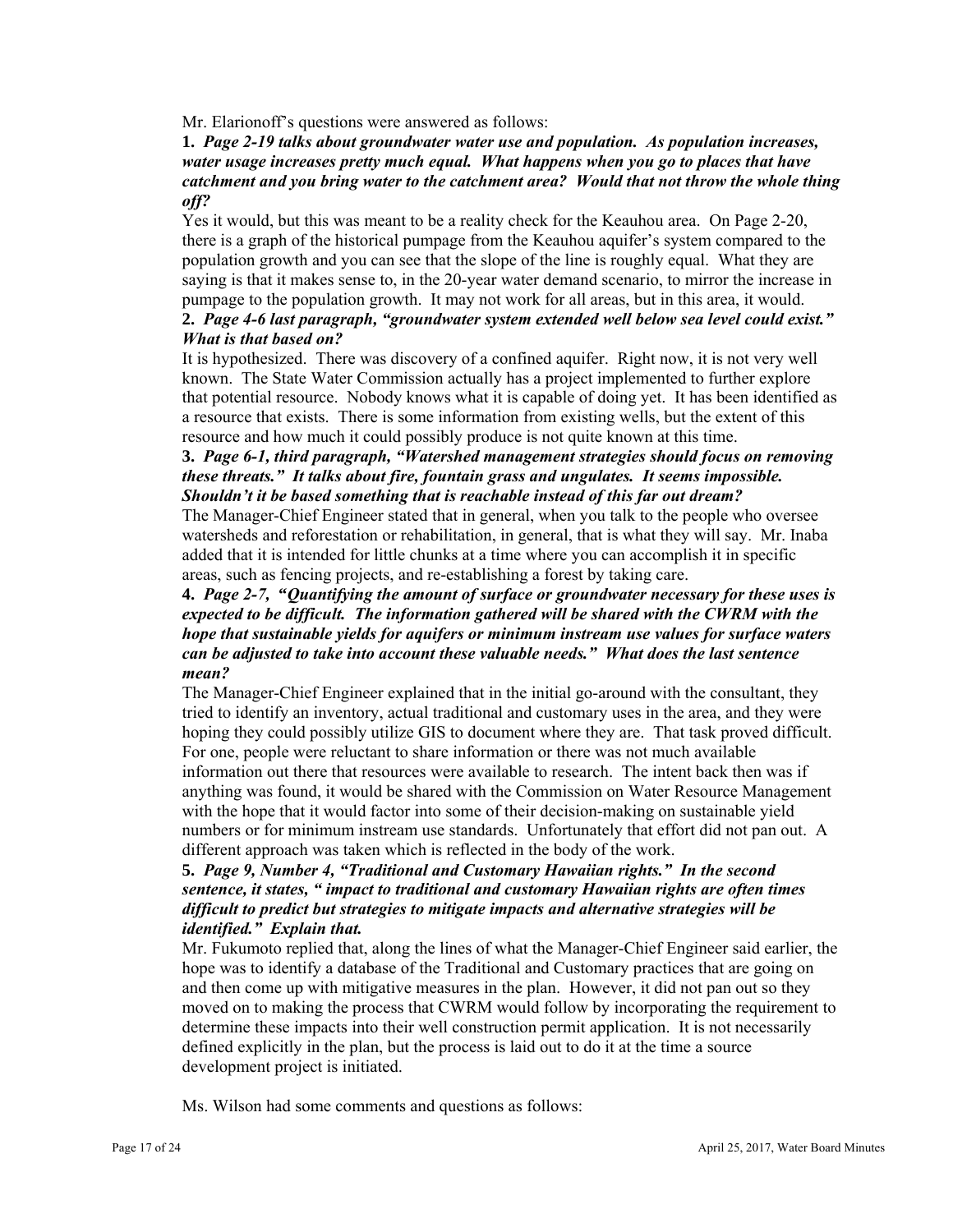- *1. Keauhou is misspelled a few places in the document, such as "Keauahou."*
- 2. For the maps, please turn them landscape and increase the font size. They are very *difficult to read.* It was noted that some of the printouts were on  $8\frac{1}{2}$  x 11 paper. That could be fixed by printing maps out on 11x17 paper.
- *3. Figure 3-9 on Page 3-22, the Kona CDP overlap she did not know what that area is. There is nothing there to describe what that section is. There are dotted lines. A legend would help.*
- 4. *Explain Tables 3-15 and 3-16, the anticipated water demands versus the Hawai'i County zoning water demands. There is a little bit of difference there and she knew it was based on looking at the 90% threshold. Explain why those two were broken up because she is seeing two different figures. Why the difference?* The Manager-Chief Engineer stated there were two different approaches to forecasting future water needs. One was based on entitlements and approvals known to the Department at the time, which is the Anticipated Water Demands table, Table 3-15. Water Development Agreements with developers were taken into account. Their allotted units, any outstanding water commitments, service laterals that did not have a meter in them, open building permits, were all projected in. These are things that can happen five years from now, but more likely, thirty years from now with a full buildout of whatever has access to the water. For comparative purposes, Fukunaga & Associates also looked at the zoning and what would be capable of buildout by just looking at zoning and assessed future allocation of water needs based on zoning. They came out pretty close. The third thing was based on population projections, which is the more realistic approach. This is based on however many past years' of population and pumpage history. They forecast future water needs, looking at it from different perspectives.
- *only did assessments on two basic documents... EA's and EIS's?* Mr. Fukumoto replied  that was the preliminary resource, correct. *5. Chapter 5 – For the Cultural Issues and Public Consultation, am I to understand you*
- well, you are going to have to reach out to that Aha Moku organization at the minimum. The hope is that supposedly, the Aha Moku was set up to get the people who actually are *6. What is your research going to continue looking at after today, or if you are going to do any more? We know for a fact, we cannot only look at EA's and EIS's to determine traditional and customary practices.* The Manager-Chief Engineer replied that it was the first finding of this effort. Overall, they went through close to 200 EA's and only found one or two that had any mention of traditional and customary concerns. Obviously, that is not a fruitful way to evaluate those concerns. That is when it evolved into the actual proposed processes, what Mr. Fukumoto described, to include it in the well construction permitting process as part of CWRM's permitting process whereby if you want to drill a from that particular area to provide their input on the particular project. Both this Department and CWRM are hopeful that this will be the most productive way to actually get some information on traditional and customary related concerns for a particular project in a particular area, versus opening it up and having comments come from other parts of the island. Again, this is what is proposed and is planned to be implemented for the Department's future wells. The process has yet to be gone through to see what the results or comments might be. As far as further research into documents, he did not think we are planning to do that.
- *7. I would like to encourage that in future development plans because I think we can go beyond just using EIS's and EA's. We have enough firms out there that have the ability and the capacity to also be doing research with archaeology, inventory studies, ethnographic studies, Hawaiian language newspapers, and things that would talk about the traditional and customary practices of those areas. And being that this report, that*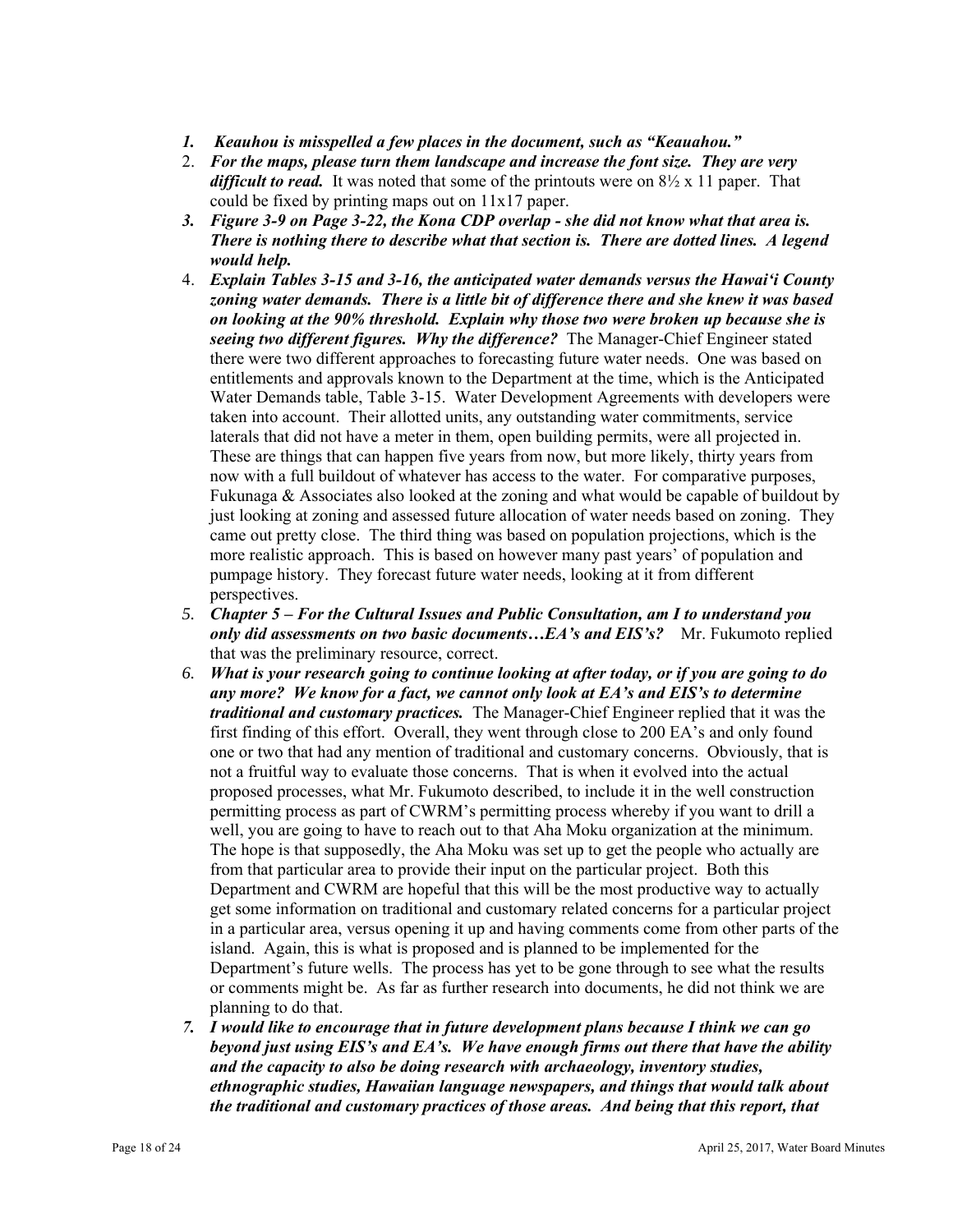*was the second bullet in the report to really address, I would like to see more of that here. There is a website, "nakiloaina.com" that was developed by Kaʻūpūlehu which falls within this area here that talks about water and it also talks about the cycles in that area. So I would encourage the group to do that. As far as Aha Moku, I get it. I see what the ideal is for the use of the Aha Moku, but I would like the Department to think about developing its own advisory group on island to think about going right to and developing relationships with those kama'aina in the area and be able to then assist with future vetting of these types of processes because, again, we are getting back to Aha Moku is on that State level. But if we want to get back to looking at taking care of our own resources on our island, we have enough of the people on island to be able to do that as well. And so I would like the Department to take that under consideration as well.* 

The Manager-Chief Engineer stated that the difficulty at this point in time with this framework is that it was already approved by the State Water Commission. If we start modifying this to such an extent, it may need to go back to them for re-approval. He proposed that we take what Ms. Wilson said and implement that on an internal protocol basis and guideline, internally. We can go over and beyond what this water use and development plan states. If the Board is okay with that approach, we can proceed and get this approved and commit to you that we will incorporate that for our work. The difficulty now will be if there are private well drillers that may not be subject to that same type of research. But definitely for our projects, C.I.P. well development projects, we can do what you propose. He asked if that sounded okay.

Ms. Wilson stated that sounded good. The other thing is there was a mention about developers adding that part of a vetting process with DWS, and asked if that was correct.

The Manager-Chief Engineer replied that what we can do is with each well development agreement, if the development is sizable enough where they need to construct a new well, typically the Department negotiates with a developer and comes up with a scope, not only for the actual physical requirements of the capital improvements required to do their project, but we can also negotiate terms of that agreement to include vetting to occur before taking over the well. We want to make sure that the Department and the Board is not in a position where we made this agreement and somebody comes out of the woodwork later on and say you did not factor this in. If we incorporate some of your recommendations into our internal guidelines and protocols, we can then expand that to part of our negotiations with private well development and ultimately those agreements come before the Board for review and approval also.

Mr. Elarionoff stated that the thing about Aha Moku, he did not necessarily agree. It makes him nervous because he is from Ka'ū and he knows more things about Ka'ū than 7/8's of the people that live in Ka'ū today. If you confine it to that group, what about the other outside information you miss?

Ms. Wilson stated that was why she was suggesting we make our own and not have to go to Aha Moku.

The Manager-Chief Engineer stated at this point, we have to at least go to Aha Moku because that was what was accepted by the Commission. However, it does not say we have to stop there. Hopefully we can have the discretion to go over and beyond that basic requirement.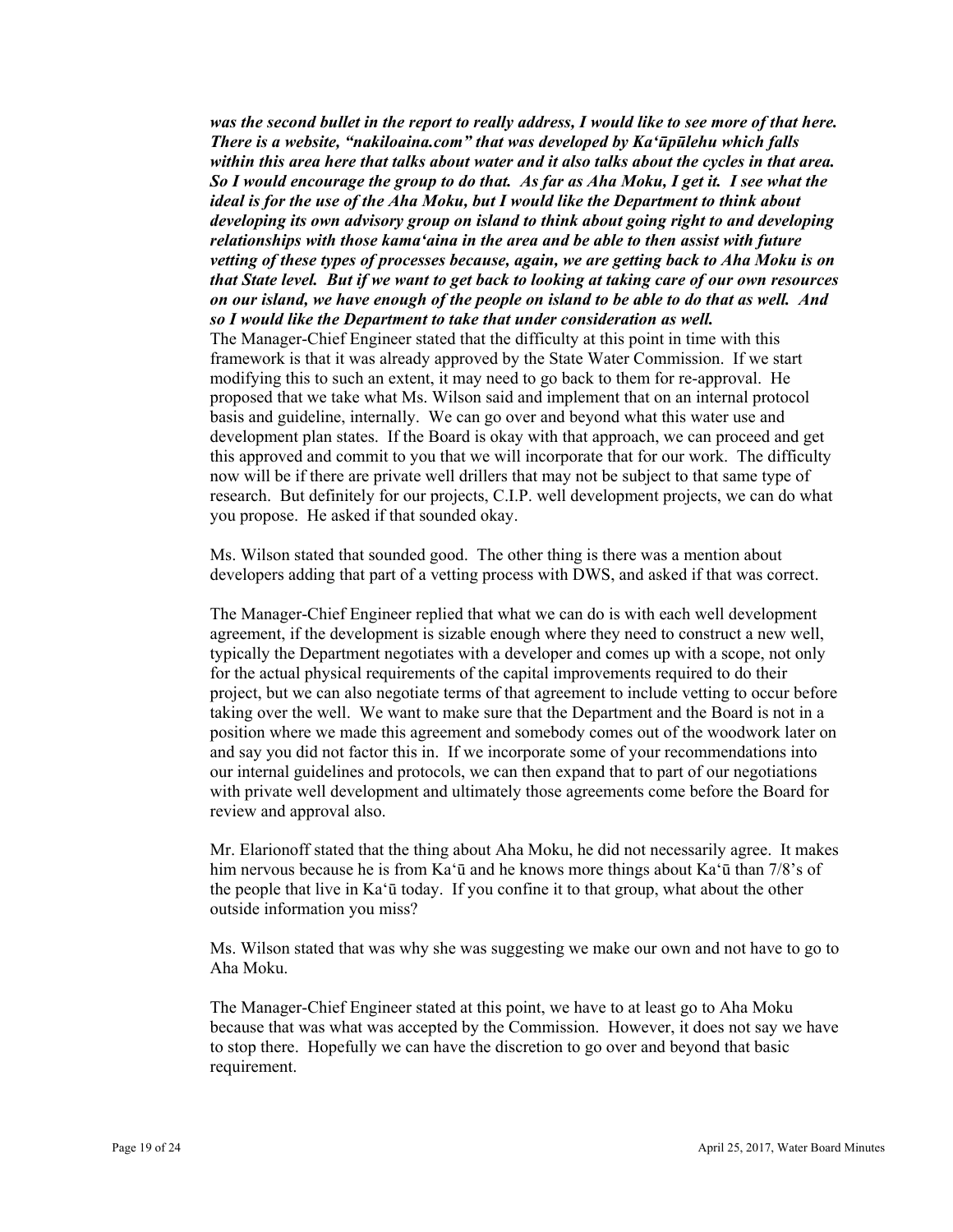Mr. Elarionoff asked the Manager-Chief Engineer if the Board can assume he is going to keep his word.

The Manager-Chief Engineer replied yes and there are minutes to prove that. That was part of our concern, too, was what we did not want to also get faced with is getting into conflicts where our projects would not proceed. That is the balance that we need to strike…getting valid information, but at the same time, moving forward with worthwhile projects. Time will tell.

Chairperson Takamine asked the Manager-Chief Engineer to update the new Board members on the importance of this Water Use and Development Plan and some of the goals the Department had to meet over the past year.

petition to designate was premature. In other words, the aquifer was not in harm's way. The Manager-Chief Engineer reviewed that this Water Use and Development Plan is part of an overall State Water Plan. It is mandated by Hawai'i Revised Statutes, and in the State Water Plan, there are five components. As part of that framework, the State of Hawai'i, Department of Land and Natural Resources, Commission on Water Resource Management (CWRM) oversees the waters of the State. In 2013, the Kaloko-Honokōhau National Park filed a petition to designate this Keauhou Aquifer System as a groundwater management area. What that means is if it gets designated, there is a higher level of scrutiny by the State on each well, even existing wells. This Department or any private entity who owned a well would need to reapply for a water use permit with the State. Every water use permit would then be subject to contested case hearings. Example, if someone were not in agreement that one of the Department's wells was being utilized properly, they could possibly have standing to file a contested case. The main concern was that in that Keauhou area, that That mechanism was put in place, if all the County/State protective processes still were not enough to protect the aquifer, somebody could petition to have it further managed. Over the past three and a half years, this Department's position was that the petition was premature. The potential for adverse impacts to our community outweighed the concerns of the petitioner. It appeared that the petitioner filed that to protect their interests rather than to protect the aquifer. What that caused this Department to do was in the 2010 Water Use and Development Plan, two areas were identified that warranted further consideration. One was Keauhou and the other was Waimea. Because of this petition, the Department decided to focus on Keauhou, which is the reason for this Water Use and Development Plan Update. Because Fukunaga & Associates did such a terrific job addressing the CWRM's concerns and questions as they related to the petition to designate, to him, and some of the Commissioners put it on record and said that because this was a good enough document, they felt comfortable that the County did have its hands on the situation and felt comfortable with denying that petition to designate the aquifer. That was another reason he did not want to touch the content of this document too much, because it is a document that this Department is committed to follow and has been accepted by the State Water Commission and is part of the reason why they decided not to designate the Keauhou Aquifer. Today's presentation may have only been fifteen minutes, but this document has been two and a half years worth of effort.

Mr. Domingo asked if you put the Keauhou Aquifer into a water resource management, does that limit the County as far as drawing the water out of that aquifer?

The Manager-Chief Engineer replied that was correct. Currently, the Department has thirteen wells in that Keauhou Aquifer System and is pumping roughly eleven to twelve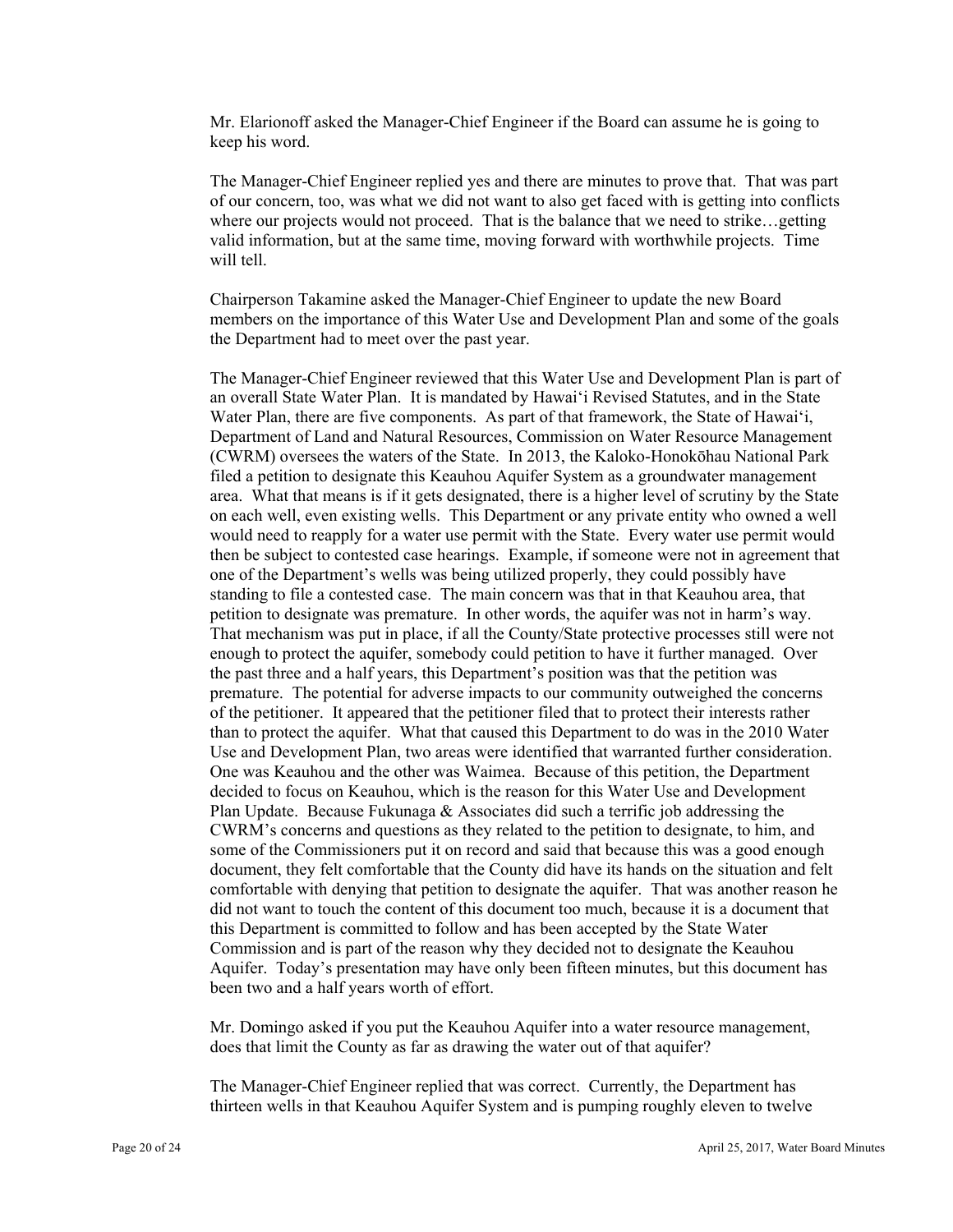million gallons a day. The Department would have to go to the State and ask their permission to continue to pump that water. Somebody could come in and say the County has people out there wasting water and suggest a more appropriate number of, say, ten that it should be allocated. The Department would have to apply for an allocation and the State Water Commission would grant an allocation, but it is dependent upon clearing that process, which could include a contested case hearing. The Department could lose two million gallons in that example. That was one of our big concerns.

Mr. Domingo asked a general interest question about the Kona area, whereby he noticed that overlay on the groundwater and this aquifer. He asked if the Manager-Chief Engineer thinks, with the projected growth on that side of the island relying mostly on groundwater, whether there would be sufficient water to sustain that population's growth and demand.

The Manager-Chief Engineer replied yes. That is what this whole document is about is to try and anticipate what the future water needs are and to ensure there is enough water in the aquifer to sustain that growth. This document will be kept a live, active document, because plans change over time. Currently, the County is undergoing their update of the General Plan so if that changes, this Department would revisit the Water Use and Development Plan. Things like the Kealakehe Treatment Plant where the County has a project to upgrade the plant to provide R1 water--if that becomes more of a reality, hopefully, that will free up what people are using this Department's water for now to irrigate, and use the R1 water instead. That would lead to more of a cushion on the potable water.

Mr. Domingo stated that his concern had to do with coming from California were water is a big issue. On the west side of this island, the Kona side, it does not get a lot of rain to supply the groundwater, and sustaining this supply of water is a big issue.

The Manager-Chief Engineer noted that the Department is constantly keeping an eye on it to ensure the resource is not put in harm's way.

Mr. Elarionoff asked for clarification that the R1 water would need another delivery system.

The Manager-Chief Engineer replied that was correct, but it would not be this Department's delivery system. Part of it is being constructed with the Queen Ka'ahumanu Highway Widening project. There are also plans to utilize it at the old airport and even a commitment, he believed, from Planning and Parks for the future Kealakehe Regional Park to utilize it for the bulk of irrigation needs there. Again, this Department is hopeful that project comes to fruition whereby that type of water may be used for irrigation needs.

Chairperson Takamine thanked the Manager-Chief Engineer for his update and noted that Mr. Fukumoto would be back at next month's meeting in Kona if any Board members had further questions.

(Ms. Nancy Cook-Lauer left the meeting at 11:51 a.m.)

## B. **MONTHLY PROGRESS REPORT**:

Mr. Arikawa asked if the Laupahoehoe (Manowaiopae) 0.5 MG Reservoir is still ongoing.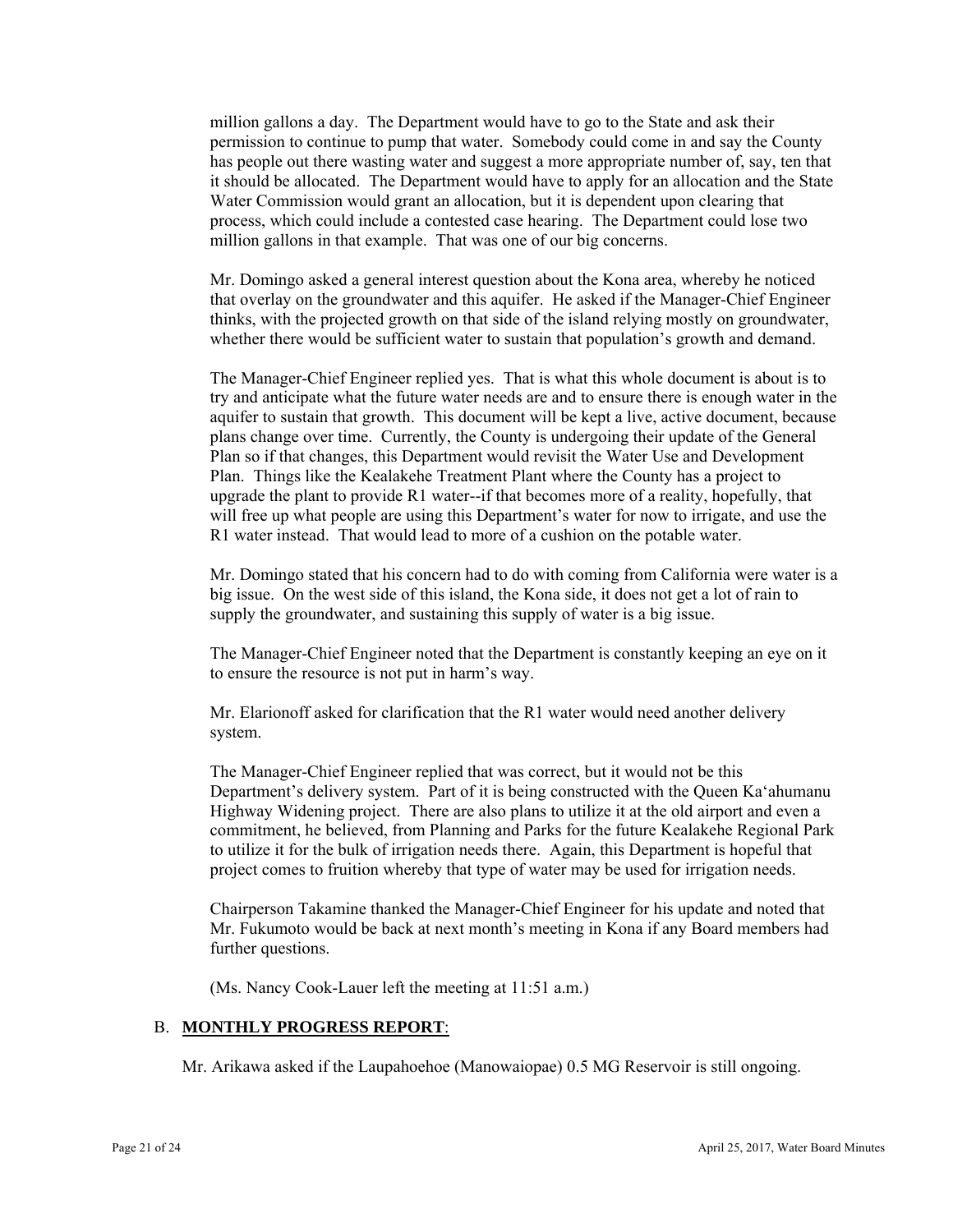Mr. Inaba replied that there are some punch list items to be taken care of, but the system is operating.

Ms. Wilson asked about the Āhualoa-Honoka'a Transmission Waterline Phase 2 project, which shows a similar status.

Mr. Inaba replied the status would be the same as the Laupāhoehoe project.

The Manager-Chief Engineer stated that the spreadsheet shows the percentages of what the Department has paid out versus the full contract amount. When it gets into the 90 percent range, typically, the Department is using the project but is waiting for closing documents such as warranties.

Mr. Arikawa asked about the Paukaa Waterline Relocation. The report indicates a community meeting was held. He asked if delays along the highway can be expected.

Mr. Inaba replied it will be a short crossing of the highway. A traffic control plan was worked out with the State Department of Transportation.

## C. **REVIEW OF MONTHLY FINANCIAL STATEMENTS:**

No questions.

# D. **DEPARTMENT OF WATER SUPPLY PROPOSED OPERATING AND 5-YEAR CAPITAL IMPROVEMENT PROJECTS (C.I.P.) BUDGETS FOR FISCAL YEAR 2018:**

The Department's Fiscal Year 2018 Operating Budget, totaling \$54,178,000 and 5-Year C.I.P. Budget for Fiscal Year 2018-2022, totaling \$72,200,000, have been distributed for the Board's review. The Board may change either Budget, or adopt them as presented over two readings.

The Manager-Chief Engineer recommended that the Water Board approve the Department's Fiscal Year 2018 Operating and 5-year C.I.P. budgets for Fiscal Years 2018-2022 on this second of two readings.

ACTION: Mr. Arikawa moved for approval of the recommendation; seconded by Ms. Wilson and carried unanimously by voice vote.

## E. **MANAGER-CHIEF ENGINEER'S REPORT:**

The Manager-Chief Engineer provided updates on the following:

1) North Kona Water Restriction Update – Mr. Uyehara reported on the existing water restriction. He explained that the North Kona water system is from Makalei on the north side to the Teshima's area in the south and everything makai to mauka. It generally covers the Keauhou aquifer area so some of those maps are relevant. There are thirteen existing sources there. Seven are high level, which is mauka side of Māmalahoa Highway, and six are in the basal source area. Currently, four of the mauka high-level wells are inoperable and under repair by contract. During the repair period, the Department had asked the public and community for their cooperation in order for the Department to meet everyone's daily potable needs. There have been roadside signs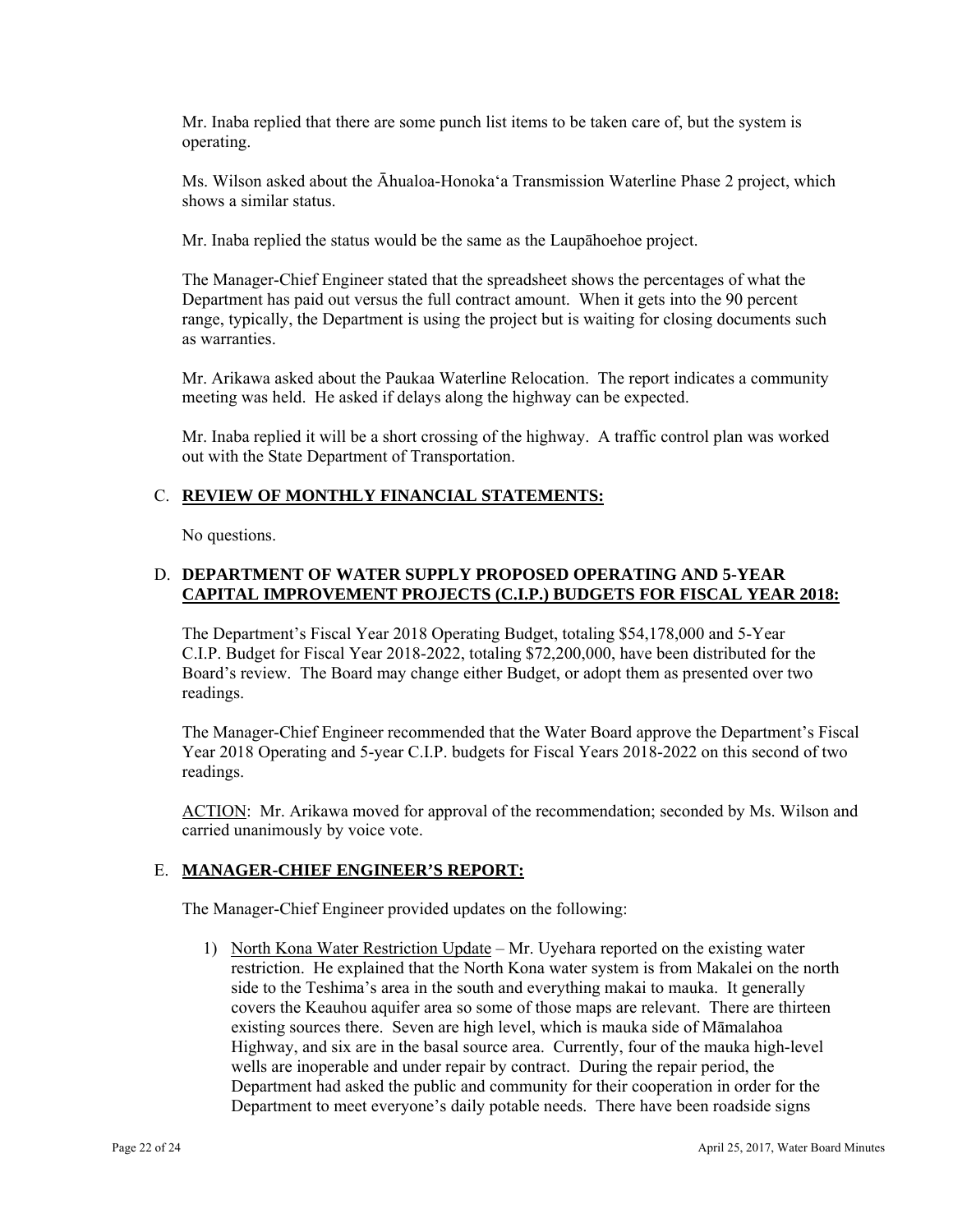provide them with weekly updates on the repairs and continuing to make sure that the used, and the Department has coordinated with Civil Defense to get out text messages and emails about the situation. Radio ads and email through the WaterSmart program have also been used. The Department is trying to keep the word out there. Wai'aha Well will hopefully be the first well to get back online in July. The Department will continue to coordinate enhanced public outreach. Ms. Matsumoto will be visiting non-residential and commercial customers to reinforce the message of the need for water reduction. Ms. Matsumoto added that the Department is working with Civil Defense to public is aware of the situation. The Manager-Chief Engineer added that every day, we are getting reports from the district supervisor in Kona on the tank levels. It is really believed to be non-consumptive uses because the tank levels recover immediately whenever it rains. That is why we are trying to figure out the best way to get the word out in an appropriate way to the appropriate people.

# 2) Employee of the Quarter presentations for  $1<sup>st</sup>$  quarter of 2017

The Manager-Chief Engineer noted there was a tie for this first quarter of 2017. Mr. Uyehara introduced Mr. Lindo Matsu from our Operations Division. Lindo is a Water Plant Operator from our Waimea baseyard. He started with the Department in 2000 as a Clerk-Meter Reader, in 2003 he moved to Waterworks Helper in the Field Section, and in 2011, he became a Water Plant Operator. The district he has to cover is from Laupāhoehoe up the Hāmākua Coast, Waimea Town, Kawaihae, and North Hawai'i. On a daily basis, he is responsible for checking all of the stations, which is our tanks our wells and chlorinators to make sure they are functioning properly and to make sure that in our finished water reservoirs, there is an adequate level of residual chlorine. If there are any issues, he either is responding to correct it on the spot or may be out coordinating with the electricians in the district if a booster is not pumping properly. He has an expansive area to cover on a daily basis and is a one-man shop who gets it done every day. As noted from his supervisors, he takes initiative to learn new things and is not afraid of challenges. He actively takes part in planning solutions, is a team player, and collaboratively tries to help fix the problems and make this a better department for everybody involved. Chairperson Takamine added that he read the recommendation and was very impressed and thanked Mr. Matsu for the good work.

Mr. Sumada presented Ms. Renee Kusano who has just been promoted to Senior Account Clerk in the Finance Division and works exclusively on payroll. This past December, the Department's payroll person of 25 years retired and was a person who never missed a payroll and her accuracy was consistent, so hers were big shoes to fill. Ms. Kusano is turning out to be the person who is going to fill those shoes. She has been with the Department only a couple of years but has been taking care of the payrolls these last three months, down a position, and doing very well. She is being recognized today for that effort. The Manager-Chief Engineer added that it is not easy doing payroll; you have to factor in all of the contract requirements, if there is overtime, if an employee worked nighttime, if they have a differential, if they get meal allowance, etc.

3) Retiree of the Department of Water Supply – Mr. Uemura introduced Ms. Ilene Wood. She is just shy of  $11\frac{1}{2}$  years with the Department. She works in the Customer Service Section in Hilo. He noted that it takes a special personality to work in Customer Service. She has also been instrumental for the Department when the old billing system changed over to the new one and helped identify services that are not within the Department's service limits, or out-of-bounds accounts. They have been flagged in the system so staff may follow up with the customer more closely. She is a very